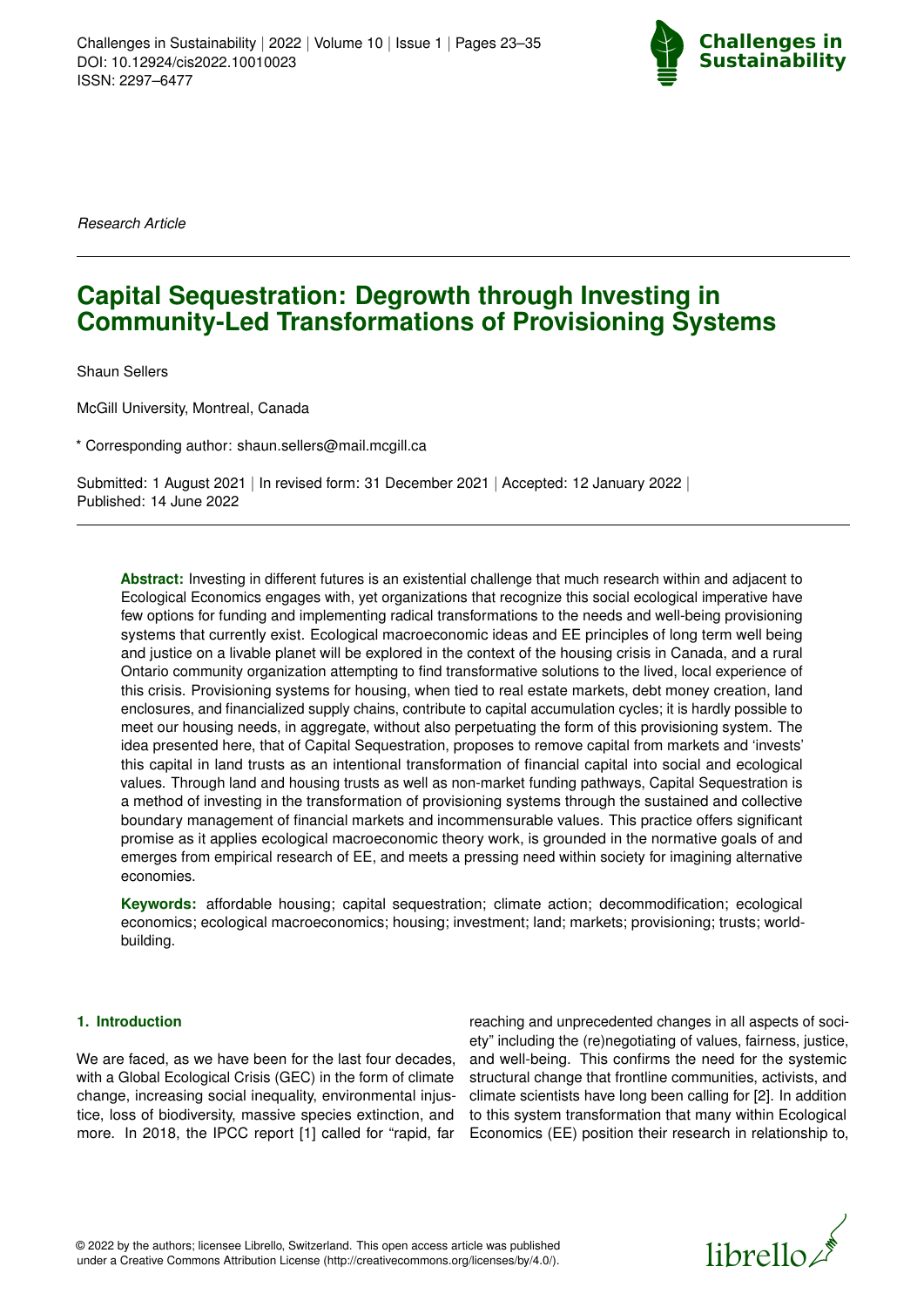the current popular calls for 'building back better', 'a new normal', or 'a new future' in the wake of the global coronavirus pandemic has brought the prospect of bold policy and social changes to the forefront of public, private, and academic spaces. The challenge of engaging in participatory transformation of the provisioning systems that constitute our economies presents an opportunity to bring the systemsbased, justice oriented, ecologically-informed research and proposals of EE into policy discussions and application.

Tied to rising social inequalities are the lived impacts such as housing crises, homelessness, addiction and mental health issues, and more. As in most high-income countries with rising income inequality [\[3\]](#page-10-2), Canada has a housing crisis that has long been identified as a policy priority, yet has seen very little shift in outcomes in the last decades [\[4\]](#page-10-3). Most attempts at 'solving' the housing crisis treat homelessness and precarious housing as a mere housing market failure, and attempt to create a non-market 'bridge' for people to enter the housing market. This centres and reinforces a real estate market that clearly does not provide sufficient well-being for enough of the peoples of Canada. Advocates for transforming the housing provisioning system or for degrowth-compatible housing struggle with financing truly non-market solutions to homelessness and precarious housing [\[5](#page-10-4)[,6\]](#page-10-5). Applying Ecological Macroeconomic theory and EE principles to housing provisioning systems as participatory, community-led transformation of this aspect of society brings into focus pathways to degrowth and post growth many have long envisioned.

Here I propose a concept of Capital Sequestration as a method of investing in the transformation of provisioning systems through the sustained and collective boundary management of financial markets and incommensurable values. This practice offers significant promise as it applies ecological macroeconomic theory work, is grounded in the normative goals of and emerges from empirical research of EE, and meets a pressing need within society for imagining alternative economies.

To explore this idea, we will focus on housing provisioning systems, the housing crisis in Canada, and proposed solutions from both a mainstream and social ecological perspective. We will begin with some background defining the critical work this concept draws upon and connects with. Next, an ecological macroeconomic analysis of the housing crisis as well as the solutions will be elaborated on and the emerging concept of Capital Sequestration will be discussed.

## **2. Background**

#### *2.1. Ecological Economics*

Ecological Economics is a transdisicplinary research and scholarship community that identifies "the economy" as the name we give to the way we acquire, process, and distribute what we need and want for our lives [\[7\]](#page-10-6). This economy is embedded in society and in the biosphere in ways that cannot be conceptually isolated from the ecological relations this implies. Arising from this empirical grounding in ecological systems is the normative position that the human economy should be explicitly oriented in policy and institutional spheres towards meeting needs for long term well-being and justice on a livable planet. This has many implications for research, scholarship, and policy that continue to be explored by researchers, theorists, and activists.

While there is discussion about what *exactly* the common principles of EE are [\[8,](#page-10-7)[9\]](#page-10-8), I identify the EE lens, based on these discussions, to be: 1) taking a systems approach to understanding the complexity of social and ecological relations, 2) the incommensurability or non-substitutability of values, 3) the subject of meaningful inquiry having many scales from the individual human to communities to bioregions to the global macroeconomy, 4) research that is empirically informed, 5) the embracing of normativity, and 6) recognizing the finite limits of planetary systems. Social Ecological Economics has been identified as a sub-field of EE that considers these principles to constitute a distinct macroeconomic and onto-epistemological perspective, and engages with theory development as part of a research agenda [\[9–](#page-10-8)[11\]](#page-10-9). Much of the empirical research conducted since the origin of EE in the 1980s has contributed to establishing the case for the broadly accepted EE policy goal of degrowth towards a post growth or steady state economy with a lower throughput of materials and energy.

Degrowth is defined as a "voluntary transition towards a just, participatory, and ecologically sustainable society" [\[12\]](#page-10-10) through the "planned reduction of energy and resource throughput designed to bring the human economy back into balance with the living world in a way that reduces inequality and improves human well-being" [\[13\]](#page-10-11). Whatever name we give to future economies, economic growth as it is understood and characterized today is unsustainable, thus 'post growth' and 'steady state' are often used to name the time after a process of degrowth to a scale of throughput within ecological limits. I use the term 'post growth' to differentiate from today's growth oriented public policy approach to a time when economic growth is no longer the primary economic policy goal of governance bodies. I use degrowth and post growth together because the proposals dealt with in this article have relevance for both de- and postgrowth, but this is not always the case and these are not interchangeable terms. There is a rich body of literature as to the distinctions between the two [\[12](#page-10-10)[,14\]](#page-10-12), with degrowth having a more explicitly northern hemisphere, normative, and justice orientation [\[6](#page-10-5)[,14\]](#page-10-12), with degrowth having a more explicitly northern hemisphere, normative, and justice orientation [\[6,](#page-10-5)[13\]](#page-10-11) than post growth theorizing which may be said to incorporate a more broad macroeconomic space that includes "degrowth, agrowth, steady state, and postdevelopment thinking" [\[14\]](#page-10-12). Degrowth is understood within EE as a required process primarily because of the empirically demonstrated inability to decouple fossil fuel based carbon emissions from economic growth within meaningful time frames [\[1](#page-10-0)[,15,](#page-10-13)[16\]](#page-10-14).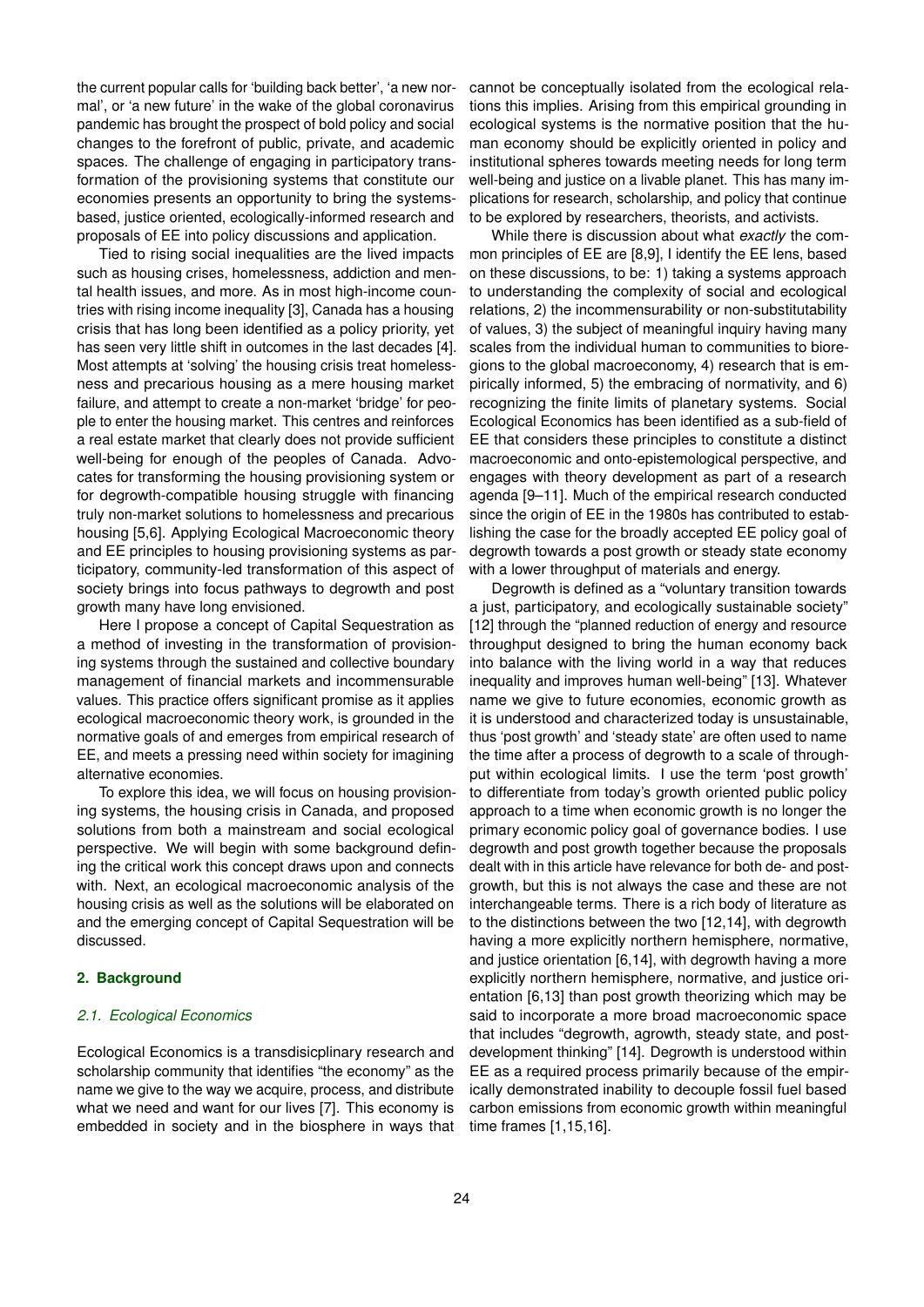One of the core ideas of EE is that of value incommensurability, which is to say that there are a number of sources of flows of value such as human labor, social practices, the ecologies of the biosphere, built infrastructure, and money, and these flows of value are not fully substitutable to one another. These are often named as capitals: human capital, social capital, natural capital, manufactured capital, and financial capital; capital being a way of looking at the world and understanding value/s. The distinctions made between weak and strong sustainability in early debates within EE revolved around the commensurability of these capitals, with the recognition that the substitutability of any of these capitals for any other is limited if we also recognize the finiteness of the biosphere and the thresholds for resilience in ecological systems [\[17\]](#page-10-15). This value incommensurability led to the identification of 'critical' natural capital as the form of natural capital that must be protected from market exposure, commodification, and a process of financial valuation only [\[17\]](#page-10-15). The utility of naming these as capitals is contested and debatable, and often hinges on what one thinks the definition of capital itself is. Daly and Farley [\[18\]](#page-10-16) have defined capital as "a stock that yields a flow of goods or services" which generally echoes other heterodox economics traditions, in which capital is described as: "any income-generating asset that generates some benefit, including income" [\[19\]](#page-10-17), the production process itself [\[19\]](#page-10-17), or how Marx [\[20\]](#page-10-18) quite famously put it: value in motion. For the purposes of this discussion, I am using capital to mean the sources of flows of value, and I will use the terms social and ecological value instead of social or natural capital, and will continue to use the term financial capital.

#### *2.2. Ecological Macroeconomics*

Ecological Macroeconomic Theory (EMT) and model development hinge around the normative EE goals of how to manage an economy without constant growth in resource and energy throughput while also meeting needs for justice and well-being [\[21\]](#page-10-19). Ropke [\[22\]](#page-10-20) suggests that EMT must present a 'third way' in contrast to neoclassical austerity policies and growth-oriented Keynesian approaches that dominate macroeconomic thinking today. Mainstream macroeconomic concerns are often productivity, employment, consumption, public spending and output, while EMT proposals by Jackson and Victor [\[23\]](#page-10-21) seek to add financial stability, the distribution of income and wealth, and resource use/flows to these concerns. Models and theory, while they engage with the same normative goals, are distinct. Macroecononic models are generally national scale economic models tied directly to state governance and concerns [\[23\]](#page-10-21), while macroeconomic theory, on the other hand, is engaged with whole system perspectives on total resource use and flows, and social, cultural, and political processes that structure economies [\[24\]](#page-10-22), which includes but is not restricted to nation states.

As economist Sheila Dow [\[25\]](#page-10-23) has said, the variables that are selected as focal points reveal a lot about macroeconomic approaches themselves. In the context of EE, the systems of provision approach originally articulated by Fine & Leopold [\[26,](#page-10-24)[27\]](#page-10-25) and adapted in the work of Roepke and Plank et al [\[22](#page-10-20)[,28\]](#page-10-26), is a systems approach to macroeconomic inquiry. Provisioning systems are understood as both physical and social systems such as infrastructure, technology, markets, and institutions that connect with investment, production, processing, politics, lock-in, practices, consumption, and waste of particular systems, whether for goods or services. These provisioning systems deliver the 'satisfiers of human needs' and have been used by researchers in food regime theory [\[29\]](#page-10-27), commodity studies [\[30\]](#page-10-28), and EE [\[28](#page-10-26)[,31\]](#page-10-29) as a means to understand "the transferring of symbolic value" [\[32\]](#page-10-30). Provisioning systems are metabolic in nature, bounded by the components and relationships of the systems themselves [\[32\]](#page-10-30). Critically, different provisioning systems, exhibiting different metabolic characteristics, can meet the same needs with different energy and material throughput, as evidenced by the distinctions between public transit and individual car ownership for meeting transportation needs [\[16\]](#page-10-14).

The Canadian federal government, like many governments, has a sustainable development strategy that outlines policy goals for environmental and social outcomes, and has stated that all Canadians should "live in clean, sustainable communities that contribute to their health and well-being" [\[33\]](#page-10-31). EE research out of the Living Well Within Limits project has established that there is no country currently capable of meeting the well-being of everyone without crossing critical ecological thresholds [\[16\]](#page-10-14), Canada included. What must be understood is that this dark prognosis is only under conditions in which the provisioning systems remain unchanged. The carbon intensity of a given provisioning system is not inherent. Recent research by Steinberger et al [\[34\]](#page-10-32) has found a weak enough coupling among  $CO<sub>2</sub>$ , primary energy use, and life expectancy to be able to say that improvements to human well-being are not significantly dependent on fossil fuels.

#### *2.3. Housing as a Provisioning System*

Understanding housing as a part of a provisioning system for well-being begins with land as a foundation, both in abstract terms as well as grounding housing in the biosphere and all the planetary and ecological processes of a given place. The physical structure of a home is built from materials from the biosphere like wood, stone, metal, or resourcederived products (like drywall or rock wool) processed using resources and labor. The distance that materials can travel to build and maintain a home depend on infrastructure like roads and seaports, mediated by communication and other technologies. Institutions facilitate and delineate how these processes are organized through rules and regulations at varying scales including building codes, trade governance, funding pathways, interest rates, and labor laws. Housing is also subject to local and community social norms and practices, and ideologies of justice and distribution. Housing is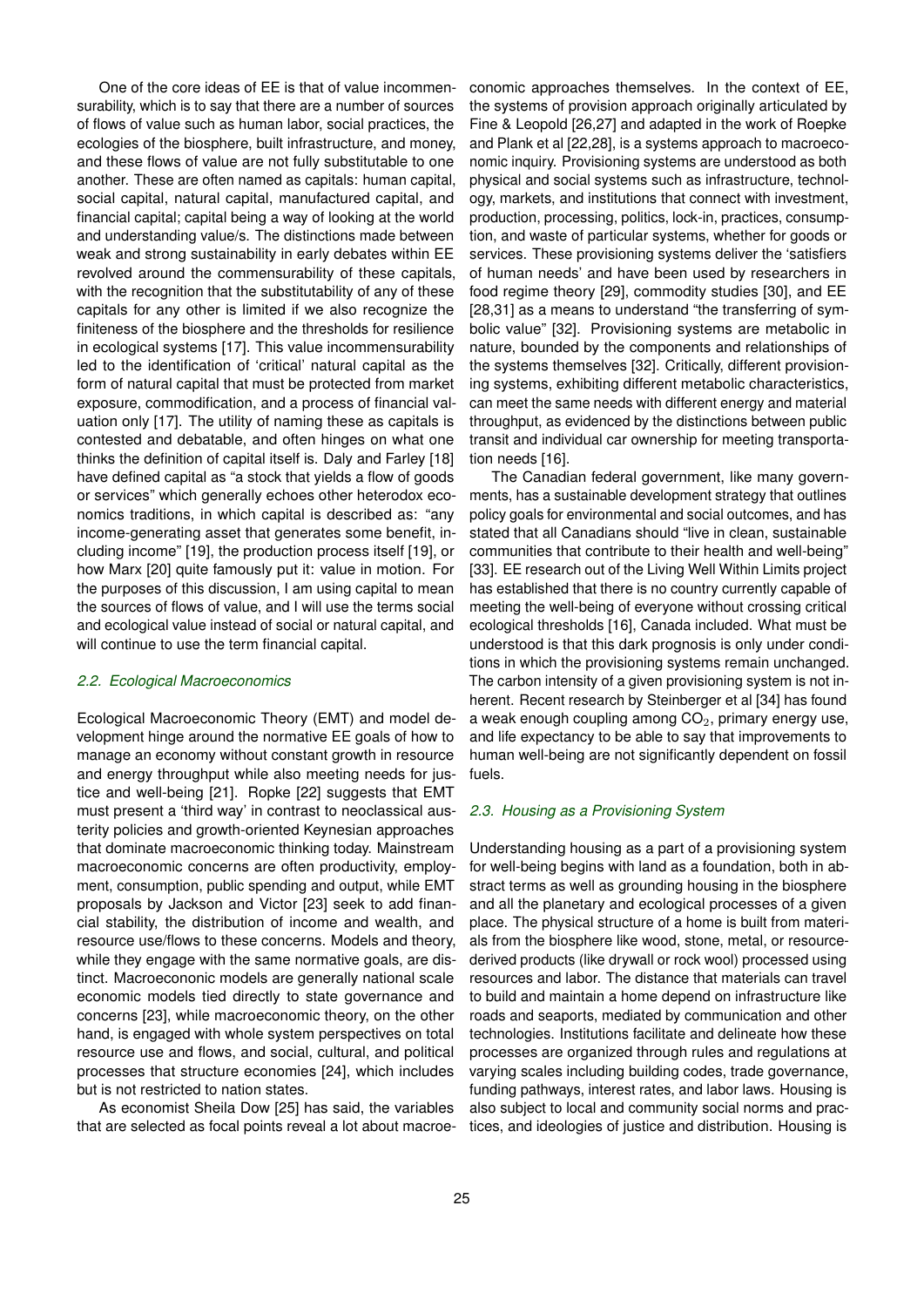considered a fundamental 'need satisfier' for the purpose of well-being. Right now, provisioning systems for housing are intimately tied to real estate markets, debt-money creation, financialization through the creation of commodity forms such as mortgage backed securities, land enclosures and land legally defined as private property, and international material supply chains subject to financialization.

# *2.4. Capital Formation and the Market Provisioning System for Housing*

Housing became an important site of capital formation in the post-war urbanization process, during which investments in housing correlated with economic growth overall [\[35\]](#page-10-33). Capital formation is generally understood to be additions to 'fixed assets' or increases to the capacity to create flows of value, or investments in the 'real economy'. Capital formation through housing used to be understood as both contributing to the well-being of the labor force and worthwhile for the further consumption and demand it represented. New houses needed to be furnished and maintained; they were sites of increasing throughput which would reflect well in national accounts like GDP. In the increasingly financially deregulated international and domestic landscape that characterizes the last forty years, however, understanding capital formation as contributing to a 'real economy' became blurred as mainstream understandings of what produces value, and is thus understood as an asset, became sublimated under a form of value monism that treated all profit as value creation [\[36\]](#page-10-34). Capital formation then came to be measured by merely assessing national changes in net savings, and any form of return on investment became an investment in capital formation [\[37\]](#page-10-35). As Schneider and Nelson [\[6\]](#page-10-5) note in their book, Housing for Degrowth, housing has long been an important sector of the economy as a site of economic growth, and growth itself considered a solution to affordability issues and housing shortages.

Real estate is part of the acronym FIRE (Finance, Insurance, and Real Estate), which distinguishes public equity market investments in a post-industrial service economy as opposed to manufacturing sector sources of value creation [\[38\]](#page-10-36). Housing is a critical site for current debt-money creation through the issuing of mortgages. In 1950, more than half of owner-occupied homes in North America were debt-free [\[35\]](#page-10-33), but recent trends in Canada show that this is no longer the case, with 43% of owner-occupied homes free from initial mortgage debt [\[39\]](#page-10-37), though often still carrying home equity lines of credit (HELC), all of which contributes to total mortgage and HELC debt in Canada reaching \$2 trillion in 2021 [\[40\]](#page-10-38). Banks issue 75% of mortgages in Canada and then issue 74% of the mortgage-backed securities as financial products [\[41\]](#page-10-39). Much of the remaining proportion is part of the private investment funds increasingly interested in rental properties as long term asset management in uncertain financial climates [\[42\]](#page-10-40). The bank-issued debt upon which rests further commodity forms of speculative securities is the predominant form of homeownership for

Canadians (and Americans, it must also be said), and ties housing to a provisioning system with a financial growth imperative. In the context of the Global Ecological Crisis, this economic growth imperative has ecological consequences that are significant due to the current lack of meaningful decoupling of GDP growth rates from carbon emissions growth rates [\[43\]](#page-11-0).

## **3. Housing Crises**

#### *3.1. The Housing Crisis in Canada*

A housing crisis looks different in each community due to the varieties of rural/urban, geographic, ecological, and cultural landscapes that humans live within, but it generally refers to the combination of visible and invisible homelessness, housing costing more than 30% of one's income, having too many people in a home, housing in need of significant repair, or what is termed 'unfit housing'. It may be more broadly phrased as a state of housing that does not meet an agreed-upon baseline threshold for having one's needs met in such a way as to contribute to overall well being.

In Canada, homelessness has been on the rise between 2010-2017 [\[44\]](#page-11-1), with 1% of the total population visibly homeless, that is, sleeping rough or using shelters, and 8% of the population experiencing 'hidden' homelessness such as sleeping in their car, with friends, 'couch surfing', or in a tent [\[45\]](#page-11-2). Canada also has the highest income to house price ratio in the world [\[46\]](#page-11-3), which means that the average price of a house costs more for Canadians relative to income than anyone else in the world. This might explain Canada's household debt to income ratio at currently more than 170%, and vacancy rates for rental properties experiencing historical lows, and hovering around 1% in metropolitan centres [\[41\]](#page-10-39). It may be no surprise then, that more than 25% of Canadians spend more than 30% of their income on housing and/or require subsidies or housing support [\[47\]](#page-11-4).

#### *3.2. The Housing Crisis in North Hastings*

North Hastings is the northern part of Hastings County in Ontario, Canada. This land is the home of the Kijicho Manito Madouskarini Algonquin First Nation, and the land falls under Gdoo-naaganinaa, also known as the Dish with One Spoon Treaty, a commons management treaty between the Nishnaabeg and Haudenosaunee [\[48\]](#page-11-5). The territory remains unceded as of 2021, though negotiations to resolve land relations with the Canadian federal government are ongoing. Post-colonization, the primary local economy has been extraction of minerals and timber, though today this occurs in lesser amounts relative to the growing service and tourism industry [\[49\]](#page-11-6). North Hastings is considered a 'more affordable' cottage country compared to areas closer to metropolitan centres such as Toronto, Ottawa, or Montreal, though this too is changing.

House price inflation during the pandemic has been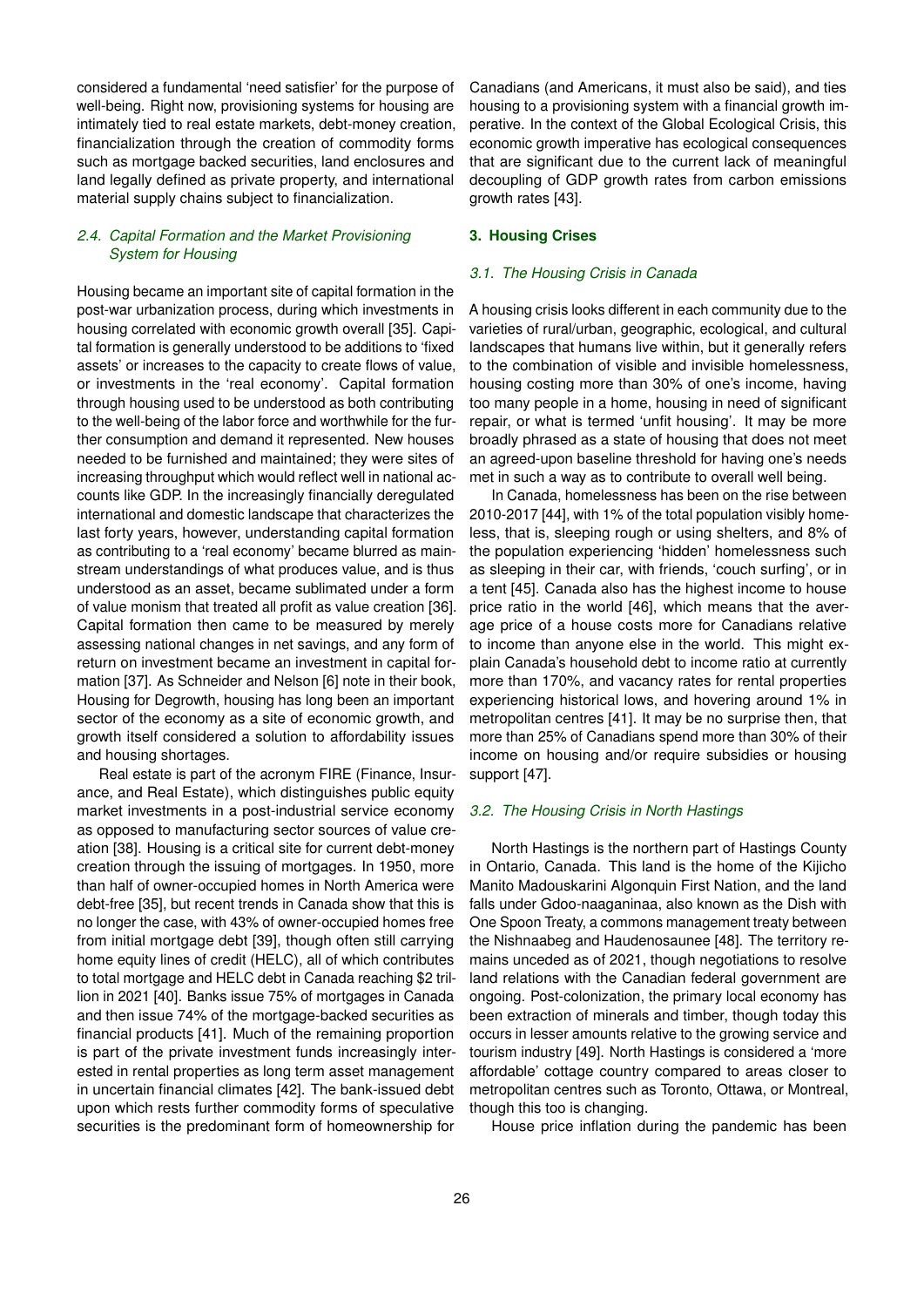widespread across Canada (and beyond), but the highest increases have been felt in rural areas like North Hastings, which experienced a 31% increase from February 2020 to February 2021 alone [\[50\]](#page-11-7), and recent real estate reports claim a three year price inflation of 78% from 2017 to 2020 [\[51\]](#page-11-8).

Compared to Canada more broadly, North Hastings is experiencing higher than national average rates of homelessness, both visible and hidden [\[52\]](#page-11-9). Even within Hastings county, the peoples of North Hastings, as a predominantly rural and geographically isolated part of the county, experience disproportionately high levels of housing stress. While a housing report from 2019 shows that 1/6 of county households have insufficient housing [\[53\]](#page-11-10), this percentage is thought to be higher in North Hastings because of higher average rents combined with lower than average incomes; as of the 2016 census, the average median income of North Hastings was below the provincial poverty line [\[54\]](#page-11-11). Homelessness in Bancroft (the primary city in North Hastings) is estimated to be almost 2% of the population [\[55\]](#page-11-12), disproportionately affecting indigenous people who account for 50% of homeless people, while constituting only 32% of the population [\[54,](#page-11-11)[56\]](#page-11-13).

#### *3.3. North Hastings Community Trust*

North Hastings Community Trust (NHCT) is a registered non-profit organization with a community-led mandate to address the root causes of poverty in addition to providing emergency resources and support to those in need. Following on broader understandings of anti-poverty work, the core importance of housing to addressing poverty through the 'housing first' approach recognizes that housing is a nonnegotiable aspect of well-being and satisfaction of needs, and any work to increase well-being must address housing first [\[53\]](#page-11-10).

Anti-poverty mandates often come into conflict with traditional funding pathways that situate the non-profit sector primarily as addressing market failures in the form of distributional social problems. Much public and increasingly private funding is organized around the problem framing of market failure [\[57\]](#page-11-14), ie: that the lack of affordable housing is due to failures of the market to allocate housing efficiently, and thus the solution is to invest in practices that merely correct the market fault without affecting the market itself. Many organizations, NHCT included, have turned towards community land and housing trusts as a non-market solution to meet well-being needs as well as imagine truly sustainable futures. However, NHCT as an organization is interested in CLTs that are explicitly not imagined as a 'bridge' to the housing market, but instead are a form of world building towards a more just and sustainable future. Following in the footsteps of attempts to imagine other worlds through CLTs, the clarity of NHCT's goals align with the 'transformative vs affirmative' framework used by Defilippis et al [\[58\]](#page-11-15), based on the work of Nancy Fraser [\[58\]](#page-11-15). This distinction is between responses to injustice which transform systems to no longer produce injustice vs affirm and reproduce these systems, and thus continue to reproduce the same injustices.

#### **4. Proposed Solutions**

#### *4.1. Mainstream/Market Approaches to Market Failure*

All scales of government in Canada are tasked with prioritizing increases in affordable housing as the solution to the housing crisis, and most official policy plans include language around this. Numerous NGOs, charities, non-profits, and private development organizations are also trying to create more affordable housing. Most solutions that include public funding treat the lack of affordable housing as a market failure, and target other aspects of the provisioning system such as zoning, funding pathways and risk management, as a means to make the housing market function more efficiently [\[59](#page-11-16)[,60\]](#page-11-17). In Canada, despite 'affordable' housing being defined as representing less than 30% of monthly income expenditure [\[60\]](#page-11-17), public funding or zoning reforms which, instead of being tied to needs through previous 'rent-geared-to-income' support, have been replaced by reframing 'affordable' as a percentage of market rent, which tracks with markets instead of needs. This might be understood as a commodification of non-market housing as new markets are institutionally defined for those who can't participate in the larger market.

The current ineffective response to the housing crisis has roots in the widespread 'downloading' of responsibilities from federal to provincial and municipal scales of governance, from the direct provisioning of housing to allocating funds to fund private or non-profit housing development [\[4\]](#page-10-3). This has been identified as part of the broader neoliberal governance regimes which shift service delivery strategies from the public domain to privatized or public-private partnerships [\[61](#page-11-18)[,62\]](#page-11-19). This has led to less new affordable housing being built [\[4\]](#page-10-3).

Charity, public grants, and private-public partnerships produce housing that is still part of a capital formation process, as they usually are required to service long-term debt for either social or private investors, and are often part of 'progressive' zoning reforms that uses profits from market rate rentals to subsidize the offering of lower-rate affordable rentals [\[63\]](#page-11-20). These are called non-market solutions because they are not available for allocation to absolutely anyone looking to buy (you must qualify as low income), but they mirror the market-mediated provisioning systems in most other ways through financing, administration, and time scales which often see properties return to the real estate market after periods of time.

#### *4.2. Investing in Housing Solutions*

Alternative, less widespread, approaches attempt to use financial markets and direct financial capital towards social ends. They acknowledge housing market failure but instead of merely correcting for the failure (lack of affordable hous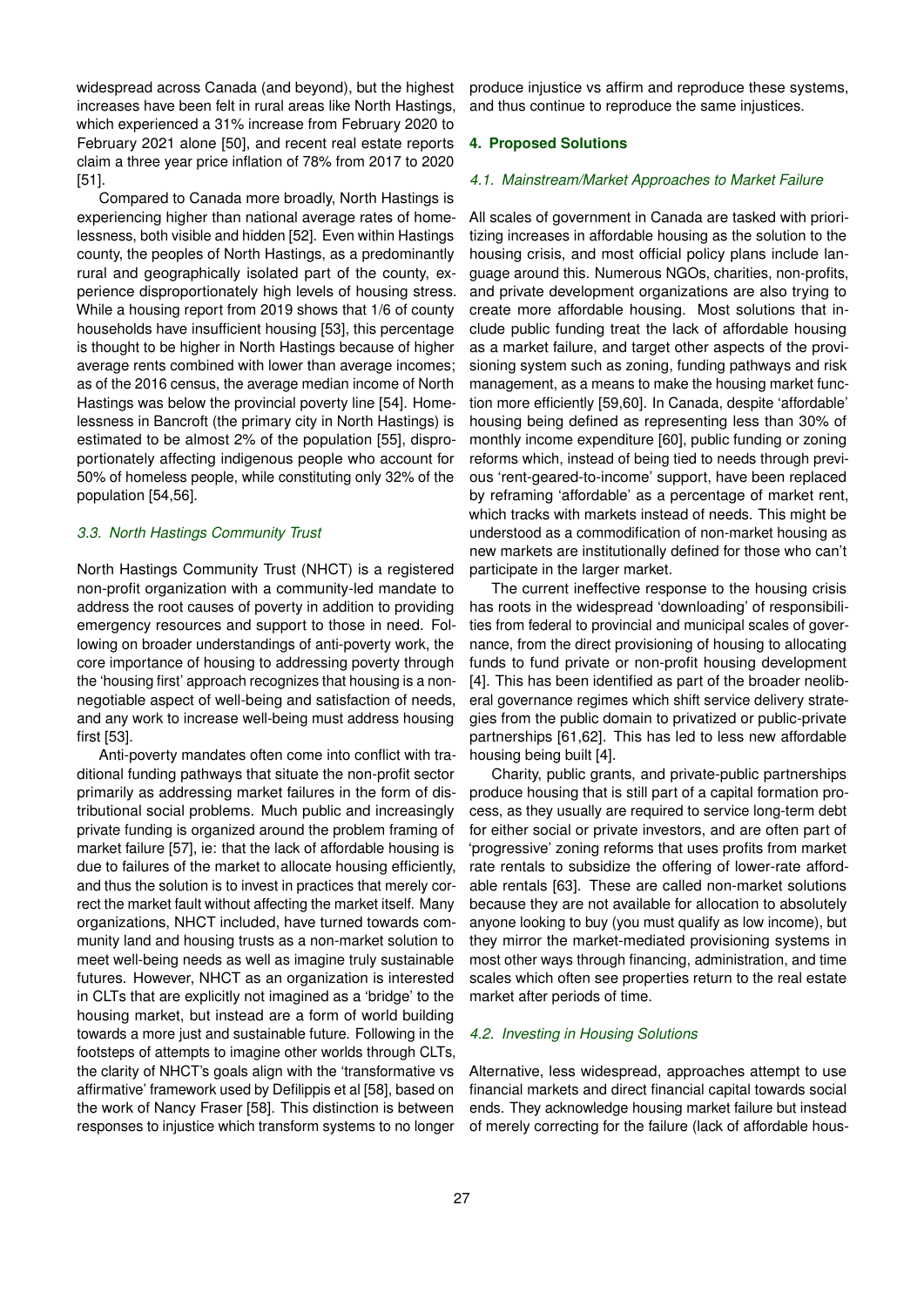ing), they re-situate funding as the novel approach to capital formation in the housing market. This happens not through bank financing and thus bank-managed risk, but through municipal bonds, social bonds, or community investment bonds, through which risk is managed either through private cooperative or social investment funds [\[64\]](#page-11-21), public banks [\[65\]](#page-11-22), or municipal governments [\[66\]](#page-11-23). In many of these cases, an investment opportunity is offered to private investors with varying rates of return, often named things like 'profit with purpose' or 'social impact investing'.

The general vision in these alternative approaches is to direct capital to do good deeds while it is busy accumulating. This assumes we can attempt to align investment, and thus production, activities with the logic of capital accumulation, and tie our purposes to that of capital. However, in most of these cases, we have not redirected capital to social ends as much as we have redirected our social goals towards the accumulation of capital.

The housing provided through these mechanisms may itself be non-market, but the other parts of the provisioning system such as the institutions, funding bodies, and administrative norms that are part of the provisioning system are still dominated by market logics of capital formation, debt servicing, and competing with other all-purpose capital for investment. It must be said that these projects still produce housing and this is important and required. This analysis is meant to merely clarify that these solutions do not transform provisioning systems. Organizations interested in transforming provisioning systems will need to look beyond most solutions currently practiced today that treat housing principally as a site of capital formation instead of as a needs-satisfier for well-being.

#### *4.3. Land and Housing Trusts*

Land trusts are legal structures which remove land from the real estate market in perpetuity. Land trusts define the relationship of humans to land and other humans, distinct from private property, which is an agreement of rights between humans about land or objects. Land trusts are often pursued for conservation purposes and are not always part of a process of 'commoning', or bringing land back into relationships of community governance. However, many land trusts become part of Community Land Trusts (CLTs) or housing trusts, which is considered to be more of a 'commoning' of land and part of a transformative approach to housing solutions [\[58\]](#page-11-15). A housing trust tied to a land trust removes land from real estate markets and redefines relationships of the people to the land through responsibilities to the community and to the future.

A housing trust is a specific form of home ownership within a land trust in which you don't own the land upon which your house rests, but the ownership of the house can be transferred with prescribed limits to financial gains. Houses are typically owner-occupied and cannot be a site of profit seeking such as renting, though other forms such as individual co-ops or cooperative property management organizations are also possible [\[67\]](#page-11-24). Community land trusts are considered a non-market 'third sector' of affordable housing, as opposed to government-produced or private for-profit affordable housing developments [\[68\]](#page-11-25). CLTs have been part of permanent solutions to affordable housing since the mid 1980s in Canada, though they have their roots in civil rights movements in the USA. In Canada, they are almost exclusively urban, though in the USA there are a variety of rural, urban, and semi-urban CLTs.

CLTs, which have goals of permanent affordability, attempt to hold onto the value of subsidies and grants through agreements with homeowners that limit equity gain on house sales, but most of the financing of the corresponding mortgages still comes through traditional pathways of private bank debt-money creation [\[68\]](#page-11-25), which is part of larger securities trading and speculation. So while CLTs have removed land from markets, the housing on those lands remains substantially financialized.

## **5. Applying an Ecological Macroeconomic Lens to Housing Solutions**

#### *5.1. Markets: Governance and Commodification*

Core textbooks of EE, like that of Daly and Farley [\[69\]](#page-11-26), explicitly concern themselves with what the scale of markets should be within an economy, and recent work by Bliss and Egler [\[70\]](#page-11-27) urge a decentering of markets, and propose a research agenda for EE towards non-market forms of economy. Debates within EE as to the appropriateness of any form of commodification are ongoing [\[71](#page-11-28)[,72\]](#page-11-29). What should and shouldn't be commodified for exchange in markets and distilled into a single form of financial valuation as a price is of utmost concern to ecological economists and remains a vibrant area of research.

Markets are part of many provisioning systems for human needs and wants, as institutionally bounded spaces, both physical and conceptual/legal, for buying and selling goods and services with money. Markets are not unique to capitalism, but it is the scale of markets under financialized capitalism as the primary allocative regime that is under discussion here. Classical Economics makes distinctions between types of goods and services that are excludable, non-excludable, rivalrous and non-rivalrous. The parts of our world that are both excludable and rivalrous are considered by mainstream economists to be most efficiently allocated through market mechanisms in which we treat these goods as commodities in order to compare relative value through a single metric of price. However, for markets to function 'efficiently', the price must reflect supply and demand, with prices for goods or services by class; all corn is the same, all bitumen is the same, all coffee is the same. All the processes and social and ecological contexts that are part of production disappear as the good enters the market and becomes a commodity, immediately assumed to be an average within the class [\[71\]](#page-11-28). Aside from averageness,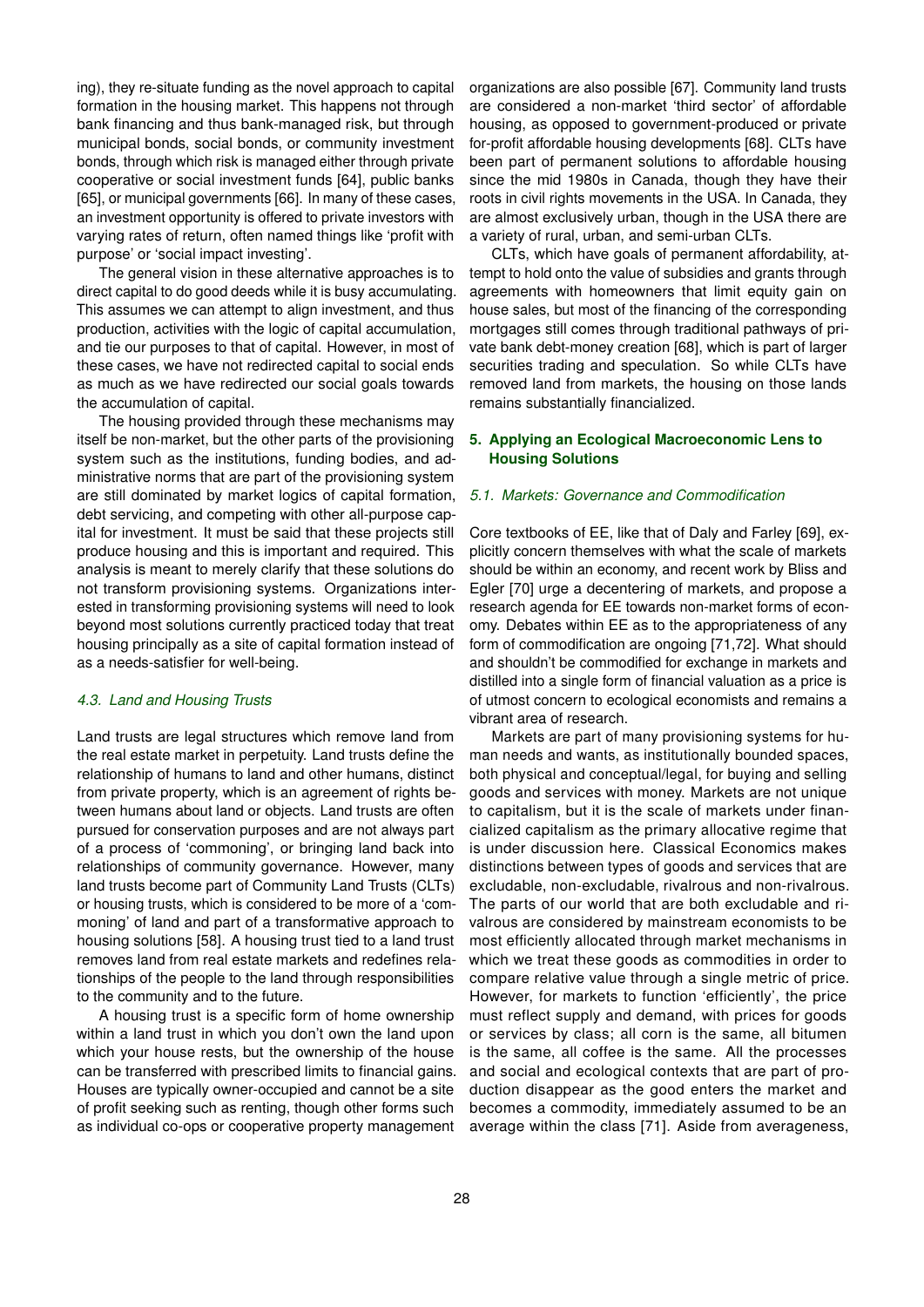commodities have in common that they are all produced for exchange, and for profit. In order for a price to be set by supply and demand functions, these commodities have to be produced with supply and demand and price in mind. Yet, Polanyi [\[73\]](#page-11-30) points out, labour, land, and money are not 'produced' to be sold in markets, so any commodification and market pricing of these factors of production conceals the true origin of their value.

The parts of the world that are shared, that are embedded in ecological relations that do not adhere to a clear distinction of rivalrous/non-rivalrous; that these goods and services should be allocated by markets does not fulfill even mainstream logic. This includes land and housing. While land has long been understood as a false commodity [\[73\]](#page-11-30), housing, on the other hand, is indeed sometimes produced as a commodity to be sold in the real estate market (as opposed to owner-builds). And yet, housing has a demonstrated history as a badly behaved commodity. Even within mainstream economics which treats both land and housing as commodities, there has been much note of how poorly real estate markets adhere to market logic. For instance, though part of the housing crisis in the USA and Canada has been attributed to absolute and relative scarcity of housing, there is an acknowledgement that when new housing is added to markets, prices do not drop as one might expect [\[46\]](#page-11-3). Even in the 1950s it was already established that demand for housing corresponds to fluctuations in income much more than it reacts to price changes in housing markets [\[35\]](#page-10-33). If demand, price, and supply have weak, if any, relationship, we might be forgiven for surmising that markets are not allocating as expected, and market theory is not performing as desired.

#### *5.2. That which is Essential*

One reason for this might be that housing is nonnegotiable. Neoliberal economist Hayek [\[74\]](#page-11-31) whose theory work has effected enormous policy changes around the world, said that human liberty is best expressed as the freedom to respond to price signals. And yet, Brown [\[57\]](#page-11-14) put it succinctly that under these market conditions, "the value of someone's well-being is determined by their ability to pay existing prices: no wealth/income, no share." When well-being is dependent on shelter, and on other needs satisfiers as determined by Doyal and Gough [\[16\]](#page-10-14), or Max-Neef [\[75\]](#page-11-32), there can be no 'freedom' to respond to price signals, one cannot choose to not have housing as an expression of 'preference'. Consent is often defined as the ability to say no, and an 'offer you can't refuse' is usually called coercion. In order to meet one's needs through engagement in a market, to express 'preference', there can be no consent when it comes to essential needs satisfiers like water, food, housing, safety, and health care. Which might suggest that markets shouldn't be the primary form of provisioning these essential needs-satisfiers.

## *5.3. Values: Incommensurable Capitals and All Purpose Money*

The incommensurability of values recognized as critical to the well being of all life on earth is troubled by the existence of institutionalized fully commensurable financial capital and what Hornborg [\[76\]](#page-11-33) calls all-purpose money. He explains that this single form of valuation via money conceals the unequal distribution, relations, and constitution of values within exchanges, much of which takes place in markets. Susan Strange [\[77\]](#page-11-34) suggests that in market based economies that use prices to guide production choices as a form of governance and pathway to capital accumulation, the monetary structure itself, as it provisions credit, becomes of prominent importance. This echoes the work of Svartzman et al [\[78\]](#page-11-35) in endorsing an EE understanding of money as endogenous to the economy, creating both the means and the language of full commensurability of value. Taking this into consideration, money and credit becomes an integral part of provisioning systems themselves and, proposals within EE that call for sovereign money [\[79\]](#page-11-36), local currencies [\[80\]](#page-11-37), ecological currencies [\[76\]](#page-11-33), can and should be situated within the provisioning systems of our economy in order to better contextualize the impacts beyond theory and how these might contribute to transformations of provisioning systems themselves.

In theory, the creation of money through bank-issued credit such as mortgages does not need to be a driver of growth, a consideration that has received much treatment in EE and EMT theorizing [\[81](#page-11-38)[–83\]](#page-11-39) as well as in more mainstream economic circles [\[84\]](#page-11-40). However, as Ament [\[83\]](#page-11-39) notes as part of an ecological theory of money, *all* money is a claim to resources. Situating debt-money creation within provisioning systems ties debt-money creation to resource use, production processes, markets, and regulatory institutions which determine parameters for the creation of money and to what end it is directed. The logically sound Keynesian monetarist theory which lays the groundwork for making a claim that debt-money creation does not create growth, cannot be said to adhere to the parameters of financialized global markets and the almost exclusive regulatory commitment to debt-money creation under a regime of fully commensurable values for the purpose of capital formation undifferentiated between private speculative returns to capital and investments in well-being and satisfaction of needs.

Markets and market logic fail in both theory and practice to successfully provision housing without leaving 25% of the Canadian population under-housed or homeless. If we accept the critique of mainstream solutions to housing crises as not addressing the causes of housing crises because of how they reproduce market logics elsewhere in the provisioning system, then the question remains what a transformation of this provisioning system might necessarily entail based on research and theory from within EE. The following section will attempt to articulate such a pathway using an emerging concept in contrast to current approaches to capital formation; that of capital sequestration.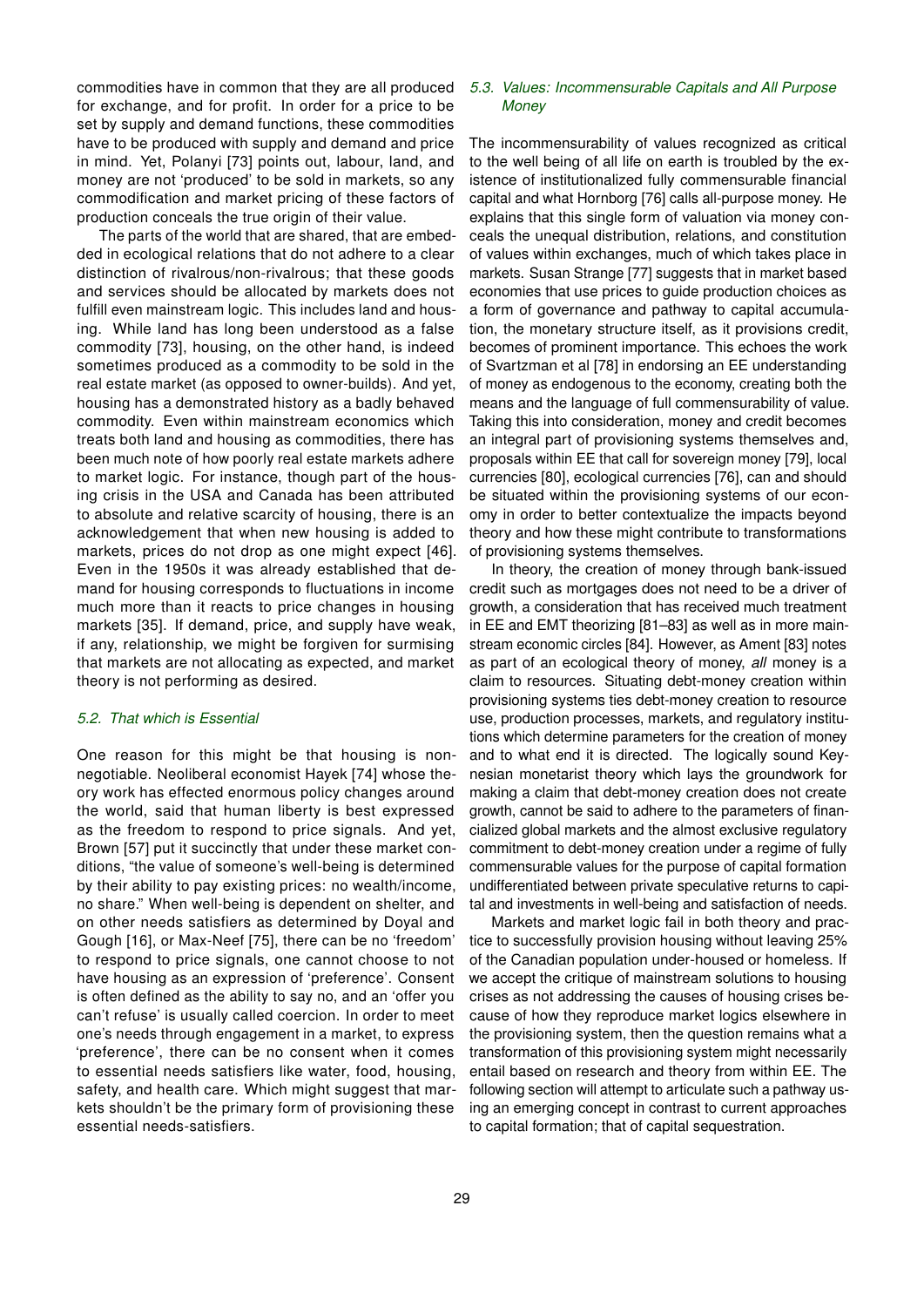## **6. Capital Sequestration**

#### *6.1. The Emerging Concept*

Capital sequestration is about taking current financial capital in the form of all purpose money that has been part of cycles of accumulation based on full commensurability of values, and disaggregating this financial capital in a permanent and semi-permanent manner into social and ecological values. How to do this requires formal and semi-formal institutions to manage the boundaries of these values, for the purpose of shifting provisioning systems for housing to provision housing resources not through markets but through alternative governance bodies.

Capital sequestration is then a combination of taking already existing money, using it to invest in land trusts, which immediately moves land outside of markets, and housing trusts to move housing outside of markets. This movement from market to non-market provisioning disaggregates all purpose money into permanent forms of so-called critical natural capital [\[17\]](#page-10-15) that remains outside of single-value market valuation, into long term well-being through housing, and into community forms of money through the terms of capital controls in housing and investment products.

Calling this capital sequestration is to be explicit about its ecological purposes. Not all removal of assets from markets is a form of decommodification, if they remain a site for the creation of new commodity forms such as mortgage backed securities, or if they are still tied to other aspects of the provisioning systems that are market-grounded. The implied connection with carbon sequestration is intentional, to stimulate a connection to building an economy that is recognized to be inherently ecologically embedded. Though there isn't a direct claim that can be made yet about the ecological impact in an absolute or macro sense about the practice of initial small scale choices like moving land into a trust, it indicates that it is part of a larger world building project directly implicating financialized markets as they are situated and structured within provisioning systems today as core drivers of ecological *un*sustainability. Capital sequestration removes financial capital from markets, while retaining the capacity for social and ecological flows of value for the purpose of satisfaction of essential needs. Provisioning systems being metabolic in nature [\[30\]](#page-10-28), one might hypothesize that community-led transformation of the provisioning systems for housing could have significant and desirable ecological impact.

It can be called sequestration, as opposed to destruction or depreciation, because the land and housing is still an asset, albeit not on the record books of single-valuation financial institutions, and still provides a flow of value towards creating well-being, in the form of providing place and relationship to ecologies through shelter. Much treatment in EE literature has been given to the theoretical idea that "growth" might not violate planetary boundaries as long as it was growth of well-being, or ecological resilience, and the EE push for alternative metrics to GDP reflects this [\[85,](#page-11-41)[86\]](#page-11-42). The neoliberal capture of the discourse around decoupling and green growth has diminished some of the excitement about advocating for forms of growth other than financial, and for good reason, because so many aspects of provisioning systems have either experienced market capture or fall under market logic and exclusively financial valuation. The concept of growth in well-being or ecological resilience being distinct from financially quantified economic growth requires transformations of provisioning systems as well as the creation and empowerment of new institutions to manage the boundaries of incommensurable values.

## *6.2. Investing in Degrowth*

A paradox of degrowth has been how to invest in a transformation, producing intentionally less returns to financial capital (in aggregate), while also competing with single-metric valuations of financial capital for investors. The purpose of investing is usually capital formation, to create increased or new flows of income in monetary form. So investing in/as capital *sequestration* is a method of creating new stocks of incommensurable non-market value, from which flows goods and services such as housing, and as a process of shifting our human relationship to land from that of (false) commodity as private property and real estate to interconnected relations in ecological land trusts.

Investment matters, and what we do with money matterscapital sequestration is neither capital destruction in the form of consumption spending, nor capital formation. Investment is a form of world building, and where capital is directed matters because of the way it reinforces and structures provisioning systems and processes of production.

Some social change discussions hinge around grass roots or from-below transformations that originate in the activism and labour of peoples marginalized from hierarchies of power [\[87\]](#page-12-1); in this context, capital sequestration can be considered a middle pathway of investing-from-below. It is 'from-below' because it bypasses current dominant institutional forms of capital management, and it is a middle path because it leverages privately held capital to make changes to provisioning systems. This privately held financial capital yields a power that cannot be said to come from the margins or from below. Capital sequestration, then, as an investment in transformation, can be viewed also as the practice of forging a counter-hegemonic historical bloc in the tradition of Gramsci [\[88\]](#page-12-2), as well as part of a process of resituating power in civil society institutions as a reimagining of The State in degrowth [\[89\]](#page-12-3).

#### *6.3. World Building*

The process of valuation is itself a form of world building, and as the late David Graeber has said, "it is value, then, that brings universes into being" [\[90\]](#page-12-4). Recognizing incommensurable values, as EE advocates for, and creating value articulating institutions then becomes a pathway for transformation, for world building. The term 'world building' is used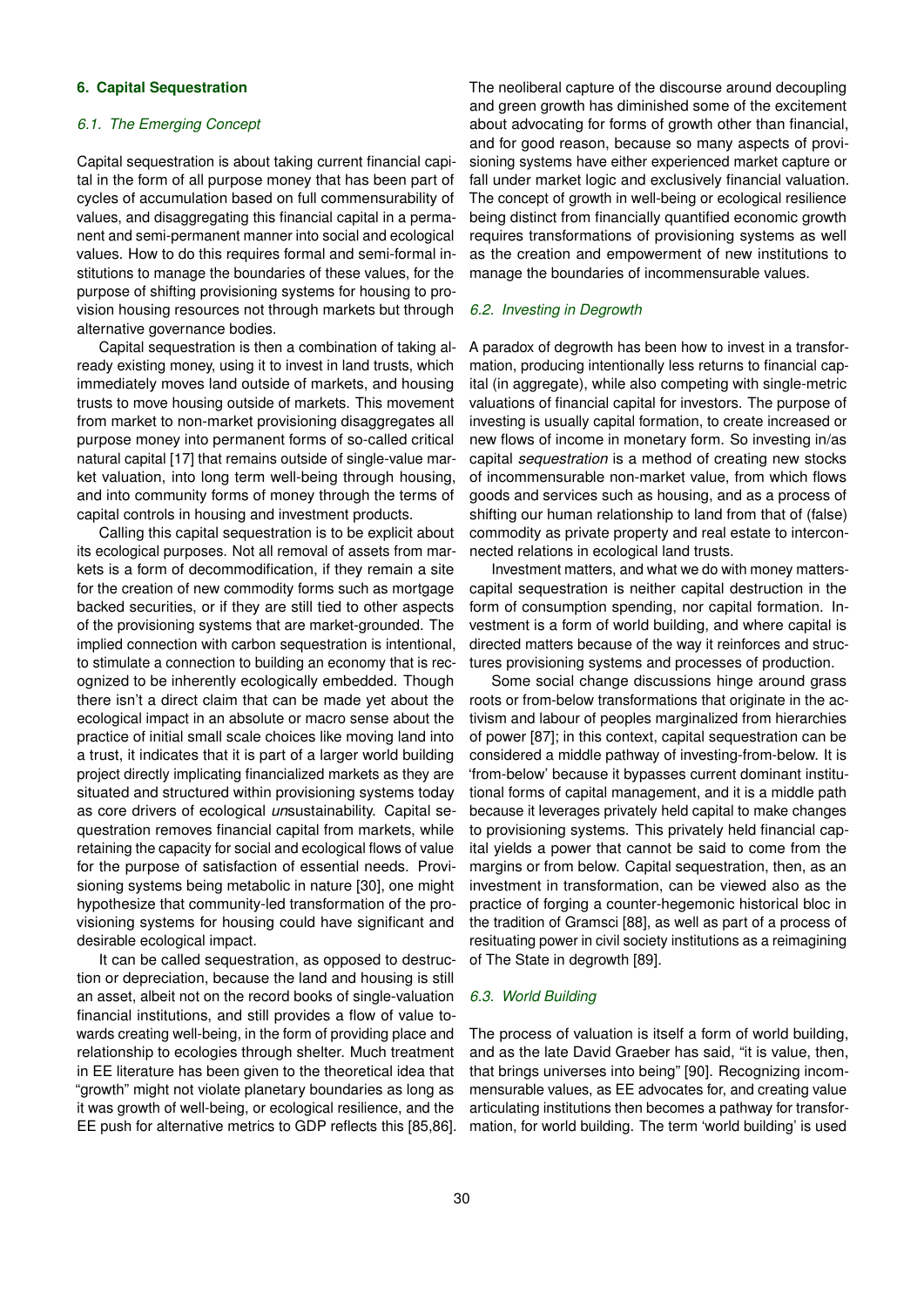here as a way to think about social reproduction, about affective labor, about what we put our effort towards, what we invest in, and what we value. This ties to the work of many heterodox economists [\[91–](#page-12-5)[93\]](#page-12-6), theorists [\[90,](#page-12-4)[94\]](#page-12-7), and philosophers [\[95](#page-12-8)[–97\]](#page-12-9) to describe the power and agency of directing resources towards a desired end, while also avoiding the abstruse use of terms like social reproduction outside of theory discussions. World building does not exactly reflect the full complexity all of these terms, but it connects with all of them in ways that are meaningful, and ties into emerging onto-epistemological discussions happening in the realm of social ecological economics [\[11,](#page-10-9)[98\]](#page-12-10). It should be mentioned that world-building is also terminology used in fiction writing to describe the ontology or construction of a creative landscape for the purpose of narrative, which seems less like a conflict than a complement to the literal, material, and social construction of the shared experience of reality I use the term to describe.

## *6.4. Institutions of Degrowth and Post Growth Economies*

There is much discussion of how critical 'value-articulating institutions' are to governance in a degrowth or post growth context. It might be easy to take one of the fundamental assertions of EE, that within our shared world exist incommensurable values, and say then that some or indeed all of these institutions of degrowth/post growth must be able to articulate and thus govern the incommensurability of these values as a core EE mandate focused on allocation, scale, and distribution. Because as political economist Rodrik says, "institutional arrangements are the rules that determine the allocation of rights to a society's resources" [\[99\]](#page-12-11). But what might this look like? The extensive work by Ostrom [\[100\]](#page-12-12) into place-based, ecologically and culturally situated institutional governance forms, as well as analysis of institutions by Vatn [\[101\]](#page-12-13) and Veblen [\[102\]](#page-12-14) are all parts of EE considerations of post growth, degrowth, and postcapitalist institutions, and the 'boundary commoning' work of De Angelis [\[103\]](#page-12-15) is particularly relevant to imagining institutions for the purpose of governing the boundary between market/non-market and financial valuation/plural values.

To a certain extent, the disaggregating of capital into social and ecological value through land and housing trusts is the easy part, it is the keeping it disaggregated, thereby sequestered, that is the challenge. This is a role of institutions of degrowth: to manage the boundary of market and non-market, of incommensurable values. CLTs use language around 'permanent affordability' to hold the financial value of subsidies within housing trusts through the use of equity limits. This means that when a homeowner wants to transfer title to their housing (but not the land, which is held in trust), most of any increase in the sale price compared to the original purchase price is returned to the housing trust organization for the purpose of maintaining affordability and not to the owner (though there are exceptions for improvements and maintenance to the home). So while CLTs have removed land from markets, the housing on those lands

remains substantially financialized, as most of the financing of the corresponding mortgages in CLTs still comes through traditional pathways of private bank debt-money creation [\[68\]](#page-11-25), which is part of larger securities trading and speculation. As the institutional forms already exist to manage the boundary of land in the legal entity of a land trust, and the structures developed by CLTs such as equity limitations placed on housing, along with rights of refusal and other clauses written into contracts, serve as already-existing boundary management forms, it is the funding practices, then, that remain to be coordinated with these institutional forms to frame investment as world building, as sequestering capital.

This can be done as an institution such as a community investment fund issuing social or community investment bonds, with either municipal, public, or collective private management of risk. The risk is managed in the fund itself if the scale of financing is large enough, with anywhere from 10-200 million being suggested as the starting scale for community investment funds wishing to hold the trust of investors enough to warrant the risk of holding capital [\[64\]](#page-11-21). For discussion purposes, I will be calling this a Capital Sequestration Fund (CSF). Alternatively, the risk could be managed through the issuing of low- or no-interest loans or mortgages through public banks in relationship with the CLT, without a CSF, agreements with government to underwrite certain phases of bond issuance as is done in Ontario with green investing [\[104\]](#page-12-16) or the municipal management and issuance of low or no interest loans, as is done for some UK green investment projects [\[66\]](#page-11-23) and could also be done for CLT housing projects.

In a CSF, long or short term bonds, which are a financial product offered to investors, can be used to create a fund capable of then issuing mortgages for individual homeownership within the CLT, and/or can be used to fund what might be called a degrowth development initiative that builds and/or manages housing as rental properties, cooperatives, or co-housing. How this differs from existing non-profits already in the affordable housing sector is in the by-laws of the organization itself- as many non-profits and CLTs frame themselves as addressing market failures and attempting to create a bridge to the larger market for low-income people [\[68\]](#page-11-25). The by-laws for a non-market property management or development organization situated within a provisioning system largely structured by financial markets must be explicit in long term market-boundary governance goals not only for the organization itself but for the provisioning system it is a part of, as well as articulating what they are protecting from markets, why, and for how long. There are likely some organizations that indeed fulfill this role in practice already, and these should be identified as potentially part of a capital sequestering and degrowth world-building process.

## *6.5. Community Capital Controls*

Capital controls are normally discussed in terms of crossborder trade and global markets. However, if we consider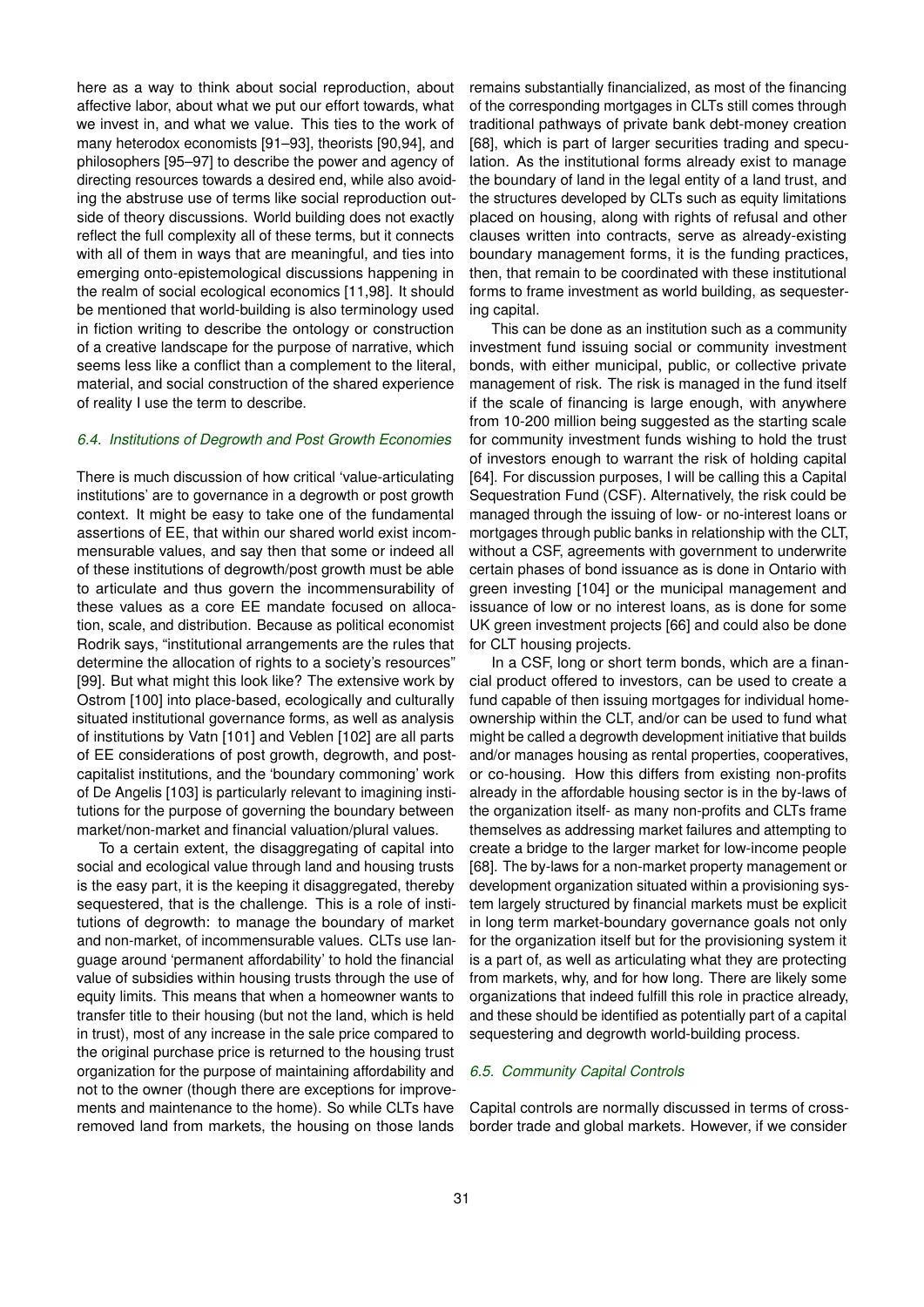the boundary of market and non-market as a site of governance, then community capital controls becomes a framing that is not only meaningful, but potentially resolves some of the tensions around community currencies debated in EE and in degrowth [\[6](#page-10-5)[,80\]](#page-11-37). Using ecological macroeconomic understandings of incommensurable capitals, capital controls at varying scales must become a community governance issue, and community capital controls becomes a method of managing decommodification as a part of degrowth.

Owners of private capital placing their financial capital in a community managed CSF for the purposes of long term transformation of a housing provisioning system, with this CSF financing housing, becomes a form of capital control. Capital sequestration treats currently existing financial resources people have as community money without needing a community currency. The use of this money and direction of this money need not be mediated by the market logics of private banks which seek a return in compensation for creating money for the public. Instead, if invested in social bonds, housing trusts, and land trusts with associated institutional structures creates a community scale of governance of money for the housing provisioning system. This becomes a community-based form of capital controls because it structures the management of some money, land, and housing; governing the boundaries of the all purpose money of markets with world building practices of degrowth.

## *6.6. Capital Sequestration is a Transition*

Capital Sequestration is a transition term, and this proposal is not meant to describe an inherent and thus infinite requirement for capital management in an ecological economy. Capital sequestration may actually be a necessary part of degrowth, through scaling down the financialized capital and sequestering it into other values. Theoretically, after a degrowth transition, this idea and practice of capital sequestration doesn't need to exist. This is not because in a post growth economy that financialized capital never needs transforming, because value takes many value forms as it moves through provisioning systems, but that instead of being capital sequestration ad infinitum, it becomes a form of capital management, or capital governance with post growth institutions. In a post growth economy, in which multi-criteria valuation and a plurality of metrics stand in as shared goals instead of mere GDP, the concept of capital sequestration need not be relevant any longer.

In the transition towards community capital controls and Capital Sequestration through CLTs and CSFs, the interaction between larger provisioning systems and new alternative provisioning systems would likely not be without some perceived risks and frustrations. Even today, when homeowners move from CLTs with associated equity limits to open market housing which is priced according to growth norms, CLTs appear to offer less financial value when compared to other possible investments, especially if individuals are treating homes and land as retirement security. While this is a legitimate concern in the present and recent past due to financial insecurity and policy shortfalls in eldercare, given the time frames for larger provisioning system transformations to ensure a just future on a livable planet [\[1\]](#page-10-0), this author suggests that if care for the well-being of all (including elders) has not been prioritized away from solely relying on growth oriented market provisioning systems, whether or not a home represents a secure retirement investment will be the least of our collective and individual concerns.

## *6.7. World Building for Degrowth and North Hastings Community Trust*

As said by Schneider and Nelson, editors of a critical book on Housing and Degrowth [\[6\]](#page-10-5), "The degrowth housing narrative must illustrate that another world is possible, that a realistic pathway exists for transformation- a strong, coherent, realist narrative where bottom-up and top-down action and interdisciplinary perspectives can inspire such a holistic movement." Degrowth scholars and housing advocates alike regularly assert the need for treating housing as a human right, without explicitly stating that to define something as a human right is a discursive method of managing a market and non-market boundary. Schneider & Nelson [\[6\]](#page-10-5) and Mete [\[5\]](#page-10-4) have all pointed out the ways in which financing, re-thinking property rights and participation, and inclusivity of degrowth or post growth housing are critical to and underdeveloped in the degrowth/post growth literature. Capital Sequestration is put forth here as a proposal to contribute to a conversation about what the financing of an alternative and non-market housing provisioning system might look like, how to engage with property in the form of land and housing trusts, and how the initiatives of organizations like North Hastings Community Trust can be supported by and support this transformative world building.

#### **7. Conclusion**

Capital sequestration is an idea that brings together many principles, ideas, and theory work within EE to assist organizations like North Hastings Community Trust in participating in community-led transformations of provisioning systems. By taking a provisioning system approach to housing, it is possible to collectively disaggregate financial value into ecological and social values through the combined use of legal and institutional structures of land and housing trusts and novel approaches to funding. This effectively sequesters financial capital for common benefit of common resources and creates a community form of capital control. Much has yet to be explored within this concept, but capital sequestration holds much promise for imagining how to invest in degrowth, and assist local anti-poverty and affordable housing initiatives to apply EE theories towards meaningful world building.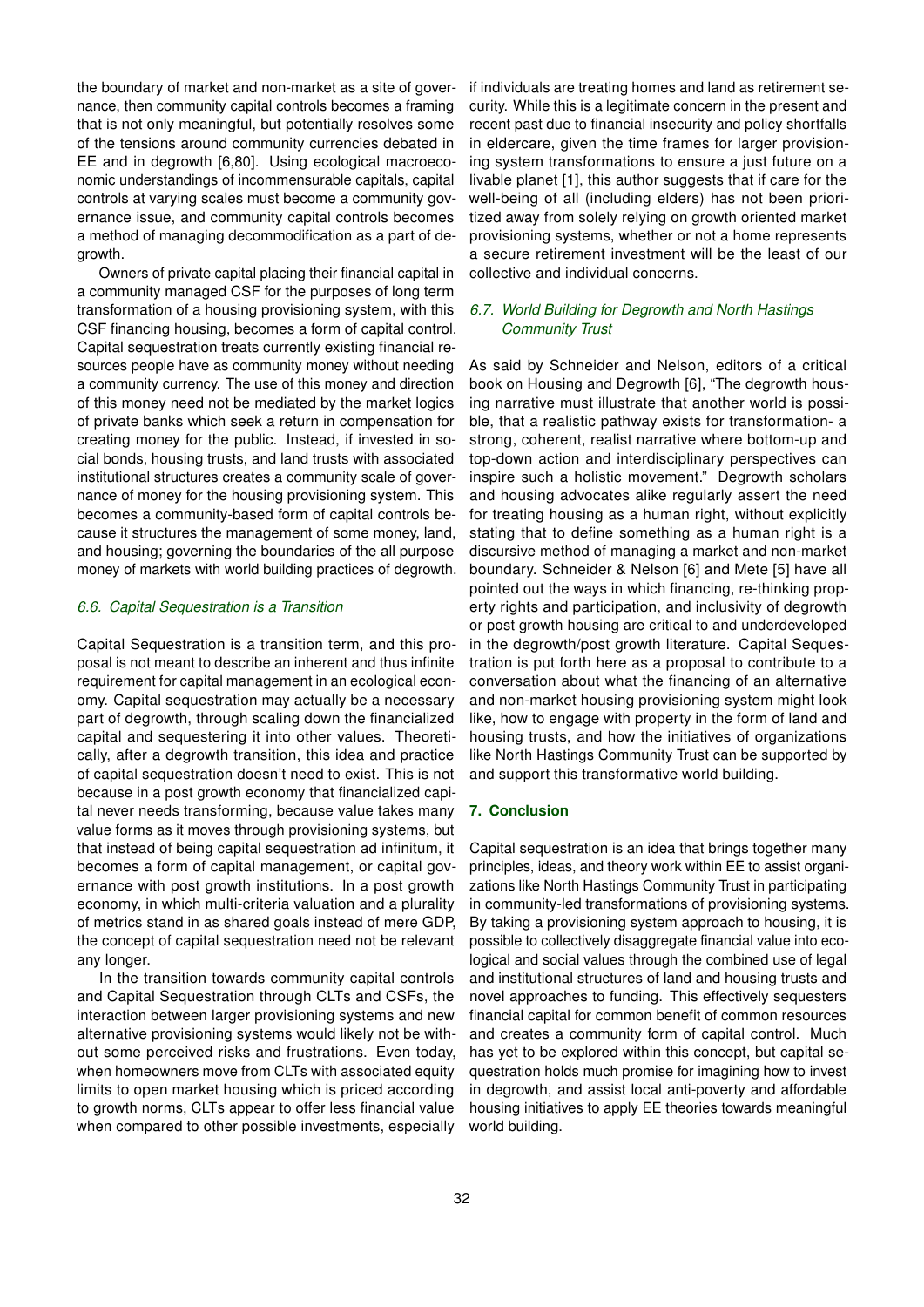#### **Acknowledgments**

I would like to acknowledge the work and commitment of the affordable housing committee of North Hastings Community

**References and Notes**

- <span id="page-10-0"></span>[1] IPPC Special Report 15: Global Warming of 1.5℃C. Geneva, CH: Intergovernmental Panel on Climate Change (IPCC); 2018. 15. Available from: [https://www.ipcc.ch/sr15/.](https://www.ipcc.ch/sr15/)
- <span id="page-10-1"></span>[2] Gobby J. More Powerful Together: Conversations with Climate Activists and Indigenous Land Defenders; 2020.
- <span id="page-10-2"></span>[3] World Social Report 2020: Inequality in a Rapidly Changing World. United Nations (UN); 2020. Available from: [https://doi.org/10.18356/](https://doi.org/10.18356/7f5d0efc-en) [7f5d0efc-en.](https://doi.org/10.18356/7f5d0efc-en)
- <span id="page-10-3"></span>[4] Canada's Social and Affordable Housing Landscape. Housing Services Corporation (HSC); 2014. Available from: [https://www.homelesshub.ca/sites/default/files/attachments/531-](https://www.homelesshub.ca/sites/default/files/attachments/531-Canada-Social-Housing-Landscape_2014.pdf) [Canada-Social-Housing-Landscape\\_2014.pdf.](https://www.homelesshub.ca/sites/default/files/attachments/531-Canada-Social-Housing-Landscape_2014.pdf)
- <span id="page-10-4"></span>[5] Mete S. Towards Degrowth Housing Development? Lessons From a Scenario-based Gaming Session in the Oslo Region. Local Environment. 2021;pp. 1–20. [doi:10.1080/13549839.2021.1964456.](https://doi.org/10.1080/13549839.2021.1964456)
- <span id="page-10-5"></span>[6] Schneider F, Nelson A. Housing for Degrowth. Routledge; 2019.
- <span id="page-10-6"></span>[7] Rees WE. FORUM: Consuming the Earth: The Biophysics of Sustainability. Ecological Economics. 1999;29(1):23–27. [doi:10.1016/S0921-8009\(98\)00074-3.](https://doi.org/10.1016/S0921-8009(98)00074-3)
- <span id="page-10-7"></span>[8] Røpke I. Trends in the Development of Ecological Economics from the Late 1980s to the Early 2000s. Ecological Economics. 2005;55(2):262–290. [doi:10.1016/j.ecolecon.2004.10.010.](https://doi.org/10.1016/j.ecolecon.2004.10.010)
- <span id="page-10-8"></span>[9] Spash CL. The Shallow or the Deep Ecological Economics Movement? Ecological Economics. 2013;93:351–362. [doi:10.1016/j.ecolecon.2013.05.016.](https://doi.org/10.1016/j.ecolecon.2013.05.016)
- [10] Spash CL. A Tale of Three Paradigms-Realising the Revolutionary Potential of Ecological Economics. Ecological Economics. 2020;pp. 14.
- <span id="page-10-9"></span>[11] Pirgmaier E, Steinberger J. Roots, Riots, and Radical Change— A Road Less Travelled for Ecological Economics. Sustainability. 2019;11(7):2001. [doi:10.3390/su11072001.](https://doi.org/10.3390/su11072001)
- <span id="page-10-10"></span>[12] O'Neill DW. Measuring Progress in the Degrowth Transition to a Steady State Economy. Ecological Economics. 2012;84:221–231. [doi:10.1016/j.ecolecon.2011.05.020.](https://doi.org/10.1016/j.ecolecon.2011.05.020)
- <span id="page-10-11"></span>[13] Hickel J. What does Degrowth Mean? A few Points of Clarification. Globalizations. 2021;18(7):1105–1111. [doi:10.1080/14747731.2020.1812222.](https://doi.org/10.1080/14747731.2020.1812222)
- <span id="page-10-12"></span>[14] Gerber JF, Raina RS. Post-Growth in the Global South? Some Reflections from India and Bhutan. Ecological Economics. 2018 Aug;150:353–358. [doi:10.1016/j.ecolecon.2018.02.020.](https://doi.org/10.1016/j.ecolecon.2018.02.020)
- <span id="page-10-13"></span>[15] Fletcher R, Rammelt C. Decoupling: A Key Fantasy of the Post-2015 Sustainable Development Agenda. Globalizations. 2017;14(3):450– 467. [doi:10.1080/14747731.2016.1263077.](https://doi.org/10.1080/14747731.2016.1263077)
- <span id="page-10-14"></span>[16] O'Neill DW, Fanning AL, Lamb WF, Steinberger JK. A Good Life for All within Planetary Boundaries. Nature Sustainability. 2018;1(2):88– 95. [doi:10.1038/s41893-018-0021-4.](https://doi.org/10.1038/s41893-018-0021-4)
- <span id="page-10-15"></span>[17] Pelenc J, Ballet J. Strong Sustainability, Critical Natural Capital and the Capability Approach. Ecological Economics. 2015;112:36–44. [doi:10.1016/j.ecolecon.2015.02.006.](https://doi.org/10.1016/j.ecolecon.2015.02.006)
- <span id="page-10-16"></span>[18] Daly HE, Farley JC. Ecological Economics: Principles and Applications. Island Press; 2004.
- <span id="page-10-17"></span>[19] Capital and Space. In: Kitchin R, Thrift N, editors. International Encyclopedia of Human Geography; 2009. pp. 375–381.
- <span id="page-10-18"></span>[20] Harvey D. Marx, Capital and the Madness of Economic Reason. Profile Books; 2017.
- <span id="page-10-19"></span>[21] Hardt L, O'Neill D. Ecological Macroeconomic Models: Assessing Current Developments. Ecological Economics. 2017;134:198–211. [doi:10.1016/j.ecolecon.2016.12.027.](https://doi.org/10.1016/j.ecolecon.2016.12.027)
- <span id="page-10-20"></span>[22] Ropke I. Complementary System Perspective in Ecological Macroeconomic- The Example of Transition Investments During the Crisis. Ecological Economics. 2016;121:237–245.

Trust, the masters research work of Zeinab Hosseini into Canadian land trusts, Joe Ament, James Magnus-Johnston, Dianne Eastman, Alexander Sellers, Katie Horner, and the anonymous peer-review process.

- <span id="page-10-21"></span>[23] Jackson T, Victor PA, Asjad-Naqvi A. Towards a Stock-flow Consistent Ecological Macroeconomics. Guildford, EN: Prosperity and Sustainability in the Green Economy (PASSAGE; 2005. Available from: [https://www.prosperitas.org.uk/assets/passage-wp-15-02.pdf.](https://www.prosperitas.org.uk/assets/passage-wp-15-02.pdf)
- <span id="page-10-22"></span>[24] Pirgmaier E, Steinberger J. Roots, Riots, and Radical Change— A Road Less Travelled for Ecological Economics. Sustainability. 2019;11:2001. [doi:10.3390/su11072001.](https://doi.org/10.3390/su11072001)
- <span id="page-10-23"></span>[25] Dow S. Gender and the Future of Macroeconomics. 2017;6:55-66. [doi:10.1007/s43253-020-00001-8.](https://doi.org/10.1007/s43253-020-00001-8)
- <span id="page-10-24"></span>[26] Fine B. The Material and Culture of Financialisation. New Political Economy. 2017;22(4):371–382. [doi:10.1080/13563467.2017.1259299.](https://doi.org/10.1080/13563467.2017.1259299)
- <span id="page-10-25"></span>[27] Fine B. The World of Consumption: The Material and Cultural Revisited. Taylor & Francis; 2016.
- <span id="page-10-26"></span>[28] Plank C, Liehr S, Hummel D, Wiedenhofer D, Haberl H, Görg C. Doing More with Less: Provisioning Systems and the Transformation of the Stock-flow-Service Nexus. Ecological Economics. 2021;187:107093. [doi:10.1016/j.ecolecon.2021.107093.](https://doi.org/10.1016/j.ecolecon.2021.107093)
- <span id="page-10-27"></span>[29] Krausmann F, Langthaler E. Food Regimes and their Trade Links: A Socio-ecological Perspective. Ecological Economics. 2019;160:87– 95. [doi:10.1016/j.ecolecon.2019.02.011.](https://doi.org/10.1016/j.ecolecon.2019.02.011)
- <span id="page-10-28"></span>[30] Guthman J. Commodified Meanings, Meaningful Commodities: Re-thinking Production-Consumption Links through the Organic System of Provision. Sociologia Ruralis. 2002;42(4):295–311. [doi:10.1111/1467-9523.00218.](https://doi.org/10.1111/1467-9523.00218)
- <span id="page-10-29"></span>[31] Available from: [https://lili.leeds.ac.uk/.](https://lili.leeds.ac.uk/)
- <span id="page-10-30"></span>[32] Guthman J. Commodified Meanings, Meaningful Commodities: Re-thinking Production-Consumption Links through the Organic System of Provision. Sociologia Ruralis. 2002;42(4):295–311. [doi:10.1111/1467-9523.00218.](https://doi.org/10.1111/1467-9523.00218)
- <span id="page-10-31"></span>[33] Achieving a Sustainable Future. A Federal Sustainable Development Strategy for Canada 2019 TO 2022. Quebec, CA: Environment and Climate Change Canada (ECCC); 2019. Available from: [https://www.fsds-sfdd.ca/downloads/FSDS\\_2019-2022.pdf.](https://www.fsds-sfdd.ca/downloads/FSDS_2019-2022.pdf)
- <span id="page-10-32"></span>[34] Steinberger JK, Lamb WF, Sakai M. Your Money or your Life? The carbon-development paradox. Environmental Research Letters. 2020;15(4):044016. [doi:10.1088/1748-9326/ab7461.](https://doi.org/10.1088/1748-9326/ab7461)
- <span id="page-10-33"></span>[35] Grebler-Blank DM, Winnick L. Capital Formation in Residential Real Estate: Trends and Prospects; 1956.
- <span id="page-10-34"></span>[36] Mazzucato M. The Value of Everything: Making and Taking in the Global Economy; 2018.
- <span id="page-10-35"></span>[37] Investment (Gross Fixed Capital Formation, GFCF) (Indicator). 2021; Available from: [https://www.oecd-ilibrary.org/economics/](https://www.oecd-ilibrary.org/economics/investment-gfcf/indicator/english_b6793677-en) [investment-gfcf/indicator/english\\_b6793677-en.](https://www.oecd-ilibrary.org/economics/investment-gfcf/indicator/english_b6793677-en)
- <span id="page-10-36"></span>[38] Kelsey J. The Fire Economy: New Zealand's Reckoning. Bridget Williams Books with the New Zealand Law Foundation; 2015.
- <span id="page-10-37"></span>[39] Uppal S. Homeownership, Mortgage Debt and Types of Mortgage among Canadian Families. Statistics Canada. 2019; Available from: [https://www150.statcan.gc.ca/pub/75-006-x/2019001/article/](https://www150.statcan.gc.ca/pub/75-006-x/2019001/article/00012-eng.pdf) [00012-eng.pdf.](https://www150.statcan.gc.ca/pub/75-006-x/2019001/article/00012-eng.pdf)
- <span id="page-10-38"></span>[40] Evans P. Canadian Mortgage Debt Grew by \$18 Billion in April, Biggest Monthly Gains Ever, StatsCan says. CBC News. 2021; Available from: [https://www.cbc.ca/news/business/mortgage-debt-](https://www.cbc.ca/news/business/mortgage-debt-1.6071190)1.6071190<br>[41] Wong F.
- <span id="page-10-39"></span>The Real Story behind Housing and Household Debt in Canada: Is a Crisis Really Looming? Chartered Professional Accountants Canada. 2018; Available from: [https://www.cpacanada.ca/en/the-cpa-profession/about](https://www.cpacanada.ca/en/the-cpa-profession/about-cpa-canada/key-activities/public-policy-government-relations/economic-policy-research/household-wealth-debt/housing-and-household-debt-in-canada)[cpa-canada/key-activities/public-policy-government-relations/](https://www.cpacanada.ca/en/the-cpa-profession/about-cpa-canada/key-activities/public-policy-government-relations/economic-policy-research/household-wealth-debt/housing-and-household-debt-in-canada) [economic-policy-research/household-wealth-debt/housing-and](https://www.cpacanada.ca/en/the-cpa-profession/about-cpa-canada/key-activities/public-policy-government-relations/economic-policy-research/household-wealth-debt/housing-and-household-debt-in-canada)[household-debt-in-canada.](https://www.cpacanada.ca/en/the-cpa-profession/about-cpa-canada/key-activities/public-policy-government-relations/economic-policy-research/household-wealth-debt/housing-and-household-debt-in-canada)
- <span id="page-10-40"></span>[42] Dezember R. If you Sell a House these Days the Buyer Might Be a Pension Fund. Wall Street Journal. 2021; Available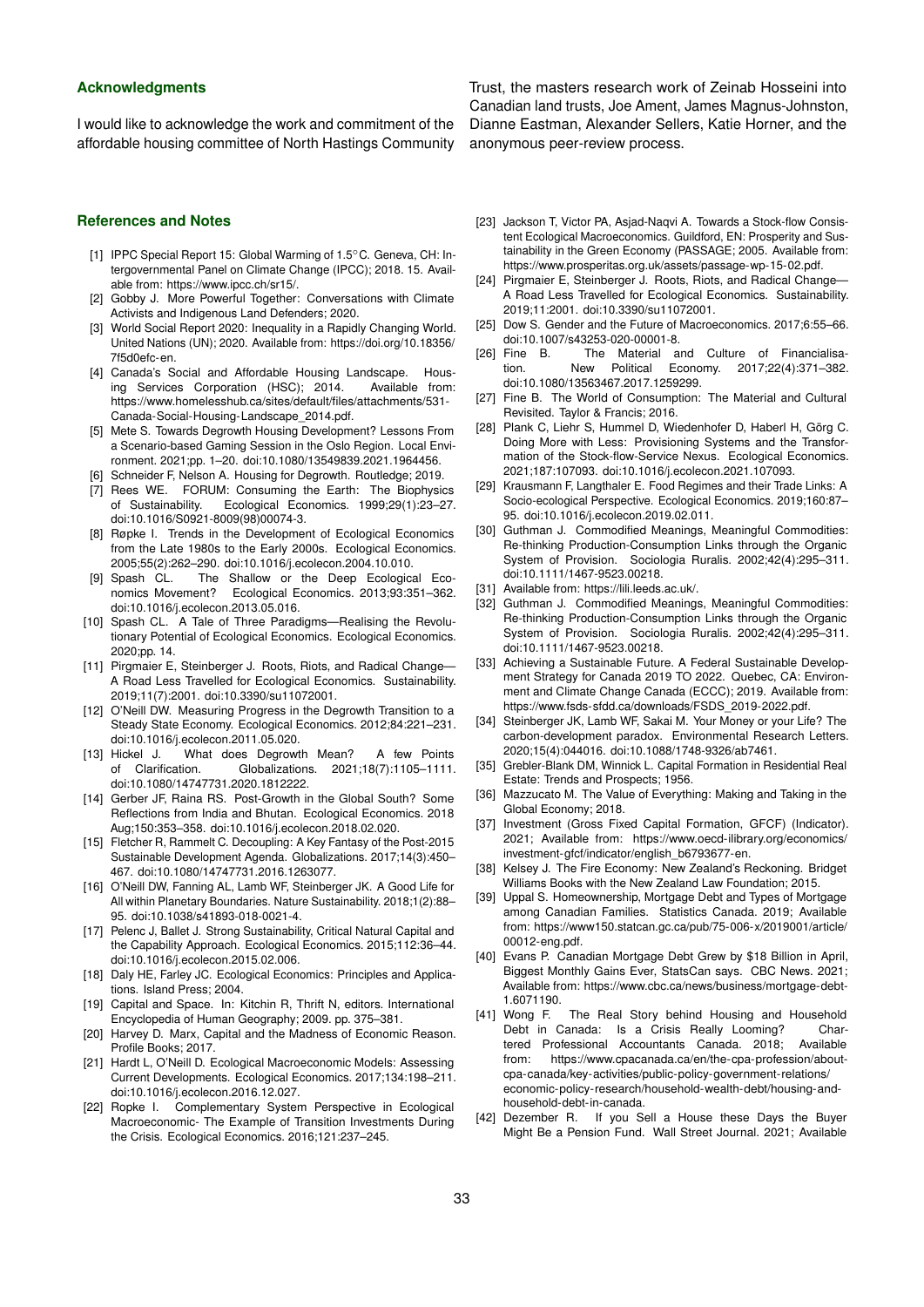from: [https://www.wsj.com/articles/if-you-sell-a-house-these-days](https://www.wsj.com/articles/if-you-sell-a-house-these-days-the-buyer-might-be-a-pension-fund-11617544801?mod=e2fb)[the-buyer-might-be-a-pension-fund-11617544801?mod=e2fb.](https://www.wsj.com/articles/if-you-sell-a-house-these-days-the-buyer-might-be-a-pension-fund-11617544801?mod=e2fb)

- <span id="page-11-0"></span>[43] Parrique T, Barth J, Briens F, Spangenberg J, Kraus-Polk A. Decoupling Debunked. Evidence and Arguments Against Green Growth as a Sole Strategy for Sustainability. A Study Edited by the European Environment Bureau EEB; 2019. Available from: [https:](https://eeb.org/library/decoupling-debunked/) [//eeb.org/library/decoupling-debunked/.](https://eeb.org/library/decoupling-debunked/)
- <span id="page-11-1"></span>[44] Strobel S, Burcul I, Dai JH, Ma Z, Jamani S, Hossain R. Characterizing People Experiencing Homelessness and Trends in Homelessness using Population-level Emergency Department Visit Data in Ontario, Canada. Ontario, Canada: Statistics Canada; 2021. [doi:10.25318/82-003-x202100100002-eng.](https://doi.org/10.25318/82-003-x202100100002-eng)
- <span id="page-11-2"></span>[45] Rodrigue S. Insights on Canadian Society, Hidden Homelessness in Canada. Ontario, Canada: Statistics Canada; 2016. Available from: [https://www150.statcan.gc.ca/n1/pub/75-006-x/2016001/](https://www150.statcan.gc.ca/n1/pub/75-006-x/2016001/article/14678-eng.htm) [article/14678-eng.htm.](https://www150.statcan.gc.ca/n1/pub/75-006-x/2016001/article/14678-eng.htm)
- <span id="page-11-3"></span>[46] Monbiot G, Grey R, Kenny T, Macfarlane L, Powell-Smith A, Shrubsole G, et al. Land for the Many. London, UK: Labour Party; 2019. Available from: [https://landforthemany.uk/.](https://landforthemany.uk/)
- <span id="page-11-4"></span>[47] Building from the Ground Up: Enhancing Affordable Housing in Canada. Conference Board of Canada; 2010. Available from: [https:](https://www.conferenceboard.ca/e-Library/abstract.aspx?did=3530) [//www.conferenceboard.ca/e-Library/abstract.aspx?did=3530.](https://www.conferenceboard.ca/e-Library/abstract.aspx?did=3530)
- <span id="page-11-5"></span>[48] Simpson LB. Dancing on our Turtle's back: Stories of Nishnaabeg Re-creation, Resurgence and a New Emergence. Arbeiter Ring Pub; 2011.
- <span id="page-11-6"></span>[49] North Hastings Profile 2013. North Hastings Economic Development Committee; 2013. Available from: [http://www.northhastings.](http://www.northhastings.com/index.php/Regional-Data-Profile/fullprofile.html) [com/index.php/Regional-Data-Profile/fullprofile.html.](http://www.northhastings.com/index.php/Regional-Data-Profile/fullprofile.html)
- <span id="page-11-7"></span>[50] The Hastings Country Official Plan. Hastings County. County of Hastings Planning and Development Department; 2018. Available from: [https://hastingscounty.com/wp-content/uploads/2021/01/Part-](https://hastingscounty.com/wp-content/uploads/2021/01/Part-A-Official-Plan.pdf)[A-Official-Plan.pdf.](https://hastingscounty.com/wp-content/uploads/2021/01/Part-A-Official-Plan.pdf)
- <span id="page-11-8"></span>[51] These are the Best Places to Buy Real Estate in Canada in 2021. Zoocasa. 2021; Available from: [https://www.zoocasa.com/blog/best](https://www.zoocasa.com/blog/best-places-to-buy-real-estate-in-canada-in-2021/)[places-to-buy-real-estate-in-canada-in-2021/.](https://www.zoocasa.com/blog/best-places-to-buy-real-estate-in-canada-in-2021/)
- <span id="page-11-9"></span>[52] Kauppi C, O'Grady B, Schiff R, Martin F. Homelessness and Hidden Homelessness in Rural and Northern Ontario. Ontario Municipal Social Services Association. 2017; Available from: [https://www.homelesshub.ca/resource/homelessness-and](https://www.homelesshub.ca/resource/homelessness-and-hidden-homelessness-rural-and-northern-ontario)[hidden-homelessness-rural-and-northern-ontario.](https://www.homelesshub.ca/resource/homelessness-and-hidden-homelessness-rural-and-northern-ontario)
- <span id="page-11-10"></span>[53] Opening the Right Door: A Ten Year Plan to Address Housing and Homelessness in Hastings County. Hastings County; 2014. Available from: [https://hastingscounty.com/wp](https://hastingscounty.com/wp-content/uploads/2021/01/County-of-Hastings-10-Year-Housing-and-Homelessness-Plan.compressed.pdf)[content/uploads/2021/01/County-of-Hastings-10-Year-Housing](https://hastingscounty.com/wp-content/uploads/2021/01/County-of-Hastings-10-Year-Housing-and-Homelessness-Plan.compressed.pdf)[and-Homelessness-Plan.compressed.pdf.](https://hastingscounty.com/wp-content/uploads/2021/01/County-of-Hastings-10-Year-Housing-and-Homelessness-Plan.compressed.pdf)
- <span id="page-11-11"></span>[54] Census profile, 2016 census, Bancroft, Town, Ontario, and Ontario. Ontario, Canada: Statistics Canada; 2016. Available from: [https://www12.statcan.gc.ca/census-recensement/2016/dp](https://www12.statcan.gc.ca/census-recensement/2016/dp-pd/prof/details/page.cfm?Lang=E&Geo1=CSD&Code1=3512061&Geo2=PR&Code2=35&Data=Count&SearchText=Bancroft&SearchType=Begins&SearchPR=01&B1=All&GeoLevel=PR&GeoCode=3512061&TABID=1)[pd/prof/details/page.cfm?Lang=E&Geo1=CSD&Code1=](https://www12.statcan.gc.ca/census-recensement/2016/dp-pd/prof/details/page.cfm?Lang=E&Geo1=CSD&Code1=3512061&Geo2=PR&Code2=35&Data=Count&SearchText=Bancroft&SearchType=Begins&SearchPR=01&B1=All&GeoLevel=PR&GeoCode=3512061&TABID=1) [3512061&Geo2=PR&Code2=35&Data=Count&SearchText=](https://www12.statcan.gc.ca/census-recensement/2016/dp-pd/prof/details/page.cfm?Lang=E&Geo1=CSD&Code1=3512061&Geo2=PR&Code2=35&Data=Count&SearchText=Bancroft&SearchType=Begins&SearchPR=01&B1=All&GeoLevel=PR&GeoCode=3512061&TABID=1) [Bancroft&SearchType=Begins&SearchPR=01&B1=All&](https://www12.statcan.gc.ca/census-recensement/2016/dp-pd/prof/details/page.cfm?Lang=E&Geo1=CSD&Code1=3512061&Geo2=PR&Code2=35&Data=Count&SearchText=Bancroft&SearchType=Begins&SearchPR=01&B1=All&GeoLevel=PR&GeoCode=3512061&TABID=1) [GeoLevel=PR&GeoCode=3512061&TABID=1.](https://www12.statcan.gc.ca/census-recensement/2016/dp-pd/prof/details/page.cfm?Lang=E&Geo1=CSD&Code1=3512061&Geo2=PR&Code2=35&Data=Count&SearchText=Bancroft&SearchType=Begins&SearchPR=01&B1=All&GeoLevel=PR&GeoCode=3512061&TABID=1)
- <span id="page-11-12"></span>[55] Welcome to Bancroft. Available from: [https://](https://northhastingscommunitytrust.org/) [northhastingscommunitytrust.org/.](https://northhastingscommunitytrust.org/)
- <span id="page-11-13"></span>[56] Leuschner C. Homelessness and Poverty in North Hastings. Ontario, Canada: North Hastings Community Trust (NHCT); 2021.
- <span id="page-11-14"></span>[57] Brown PG. The Failure of Market Falilures. The Journal of Socio-Economics. 1992;21(1):1–24. [doi:10.1016/1053-5357\(92\)90022-Y.](https://doi.org/10.1016/1053-5357(92)90022-Y)
- <span id="page-11-15"></span>[58] DeFilippis J, Williams OR, Pierce J, Martin DG, Kruger R, Esfahani AH. On the Transformative Potential of Community Land Trusts in the United States. Antipode. 2019;51(3):795–817. [doi:10.1111/anti.12509.](https://doi.org/10.1111/anti.12509)
- <span id="page-11-16"></span>[59] Provincial Policy Statement. 2020; Available from: [https://www.](https://www.ontario.ca/page/provincial-policy-statement-2020) [ontario.ca/page/provincial-policy-statement-2020.](https://www.ontario.ca/page/provincial-policy-statement-2020)
- <span id="page-11-17"></span>[60] Affordable Housing. Homeless Hub. 2021; Available from: [https://www.homelesshub.ca/solutions/housing-accommodation](https://www.homelesshub.ca/solutions/housing-accommodation-and-supports/affordable-housing)[and-supports/affordable-housing.](https://www.homelesshub.ca/solutions/housing-accommodation-and-supports/affordable-housing)
- <span id="page-11-18"></span>[61] Isin IF. Governing Toronto Without Government: Liberalism and Neoliberalism. Studies in Political Economy. 1998;56(1):169–191. [doi:10.1080/19187033.1998.11675296.](https://doi.org/10.1080/19187033.1998.11675296)
- <span id="page-11-19"></span>[62] Tindal C, Tindal N. Local Government in Canada. Nelson Education; 2009. Available from: [https://archive.org/details/](https://archive.org/details/localgovernmenti0007tind_r1q8)

[localgovernmenti0007tind\\_r1q8.](https://archive.org/details/localgovernmenti0007tind_r1q8)

- <span id="page-11-20"></span>[63] Yglesias M. Building Housing-lots of it-will Lay the Foundation for a New Future. Vox. 2020; Available from: [https://www.vox.com/the](https://www.vox.com/the-highlight/21401460/housing-economy-coronavirus-great-rebuild)[highlight/21401460/housing-economy-coronavirus-great-rebuild.](https://www.vox.com/the-highlight/21401460/housing-economy-coronavirus-great-rebuild)
- <span id="page-11-21"></span>[64] Aymot S. Community Investment Funds How-to Guide. British Columbia, Canada: nity Investment Co-operative; 2014. Available from: [https://ccednet-rcdec.ca/sites/ccednet-rcdec.ca/files/cspcgv](https://ccednet-rcdec.ca/sites/ccednet-rcdec.ca/files/cspcgv-community-investment-funds-how-to-guide.pdf)[community-investment-funds-how-to-guide.pdf.](https://ccednet-rcdec.ca/sites/ccednet-rcdec.ca/files/cspcgv-community-investment-funds-how-to-guide.pdf)
- <span id="page-11-22"></span>[65] Marois T. Towards a Green Public Bank in the Public Interest. United Nations Research Institute fo Social Development; 2018. .
- <span id="page-11-23"></span>[66] Davis M. Community Funding for the Climate Crisis. Meet the Researchers: Achieving Net Zero.
- <span id="page-11-24"></span>[67] Davis JE. The Community Land Trust Reader. Lincoln Institute of Land Policy; 2010.
- <span id="page-11-25"></span>[68] Davis J, Stokes A. Lands in Trust, Homes that Last. Vermont, USA: Champlain Housing Trust; 2009. from: [https://www.burlingtonassociates.com/files/3513/4463/1435/](https://www.burlingtonassociates.com/files/3513/4463/1435/1-Lands_in_Trust_Homes_That_Last.pdf) 1-Lands in Trust Homes That Last.pdf.
- <span id="page-11-26"></span>[69] Daly HE, Farley JC. Ecological Economics: Principles and Applica-
- <span id="page-11-27"></span>tions. Island Press; 2004.<br>[70] Bliss S, Egler M. Ecological Economics Beyond Markets. Ecological Economics. 2020;178:106806. [doi:10.1016/j.ecolecon.2020.106806.](https://doi.org/10.1016/j.ecolecon.2020.106806)
- <span id="page-11-28"></span>[71] Kosoy N, Corbera E. Payments for Ecosystem Services as Commodity Fetishism. Ecological Economics. 2010;69(6):1228–1236. [doi:10.1016/j.ecolecon.2009.11.002.](https://doi.org/10.1016/j.ecolecon.2009.11.002)
- <span id="page-11-29"></span>[72] Gerber JD, Gerber JF. Decommodification as a Foundation for Ecological Economics. Ecological Economics. 2017;131:551–556. [doi:10.1016/j.ecolecon.2016.08.030.](https://doi.org/10.1016/j.ecolecon.2016.08.030)
- <span id="page-11-30"></span>[73] Polanyi K. The Great Transformation the Political and Economic Origins of Our Time. Beacon Press; 2014.
- <span id="page-11-31"></span>[74] Hayek F. The Road to Serfdom. Routledge Classics: 1944.
- <span id="page-11-32"></span>[75] Max-Neef M. Development and Human Needs. In: Spash C, editor. Ecological Economics: Critical Concepts in the Environment. vol. 4. Routledge; 1992. pp. 131–149.
- <span id="page-11-33"></span>[76] Hornborg A. How to Turn An Ocean Liner: A Proposal for Voluntary Degrowth by Redesigning Money for Sustainability, Justice, and Resilience. Journal of Political Ecology. 2017;24(1). [doi:10.2458/v24i1.20900.](https://doi.org/10.2458/v24i1.20900)
- <span id="page-11-34"></span>[77] Strange S. Review Essay: Defending Benign Mercantilism. Journal of Peace Research. 1988;25:273 – 277.
- <span id="page-11-35"></span>[78] Svartzman R, Dron D, Espagne E. From Ecological Macroeconomics to a Theory of Endogenous Money for a Finite Planet. Ecological Economics. 2019;162(C):108–120. [doi:10.1016/j.ecolecon.2019.04.018.](https://doi.org/10.1016/j.ecolecon.2019.04.018)
- <span id="page-11-36"></span>[79] Mellor M. Democratizing Finance or Democratizing Money? Politics & Society. 2019;47(4):635–650. [doi:10.1177/0032329219878992.](https://doi.org/10.1177/0032329219878992)
- <span id="page-11-37"></span>[80] Dittmer K. Local Currencies for Purposive Degrowth? A Quality Check of Some Proposals for Changing Moneyas-usual. Journal of Cleaner Production. 2013;54:3–13. [doi:10.1016/j.jclepro.2013.03.044.](https://doi.org/10.1016/j.jclepro.2013.03.044)
- <span id="page-11-38"></span>[81] Jackson T, Victor PA. Does Credit Create a 'Growth Imperative'? A Quasi-stationary Economy with Interest-bearing Debt. Ecological Economics. 2015;120:32–48. [doi:10.1016/j.ecolecon.2015.09.009.](https://doi.org/10.1016/j.ecolecon.2015.09.009)
- [82] Svartzman R, Ament J, Barmes D, Erickson JD, Farley J, Guay-Boutet C, et al. Money, Interest Rates and Accumulation on a Finite Planet: Revisiting the 'Monetary Growth Imperative' through Institutionalist Approaches. In: Sustainable Wellbeing Futures. Edward Elgar Publishing; 2020. pp. 266–283. [doi:10.4337/9781789900958.00026.](https://doi.org/10.4337/9781789900958.00026)
- <span id="page-11-39"></span>[83] Ament J. Toward an Ecological Monetary Theory. Sustainability. 2019;11(3):923. [doi:10.3390/su11030923.](https://doi.org/10.3390/su11030923)
- <span id="page-11-40"></span>[84] Pettifor A. The Production of Money: How to Break the Power of Bankers. Verso Books; 2018.
- <span id="page-11-41"></span>[85] Kubiszewski I, Costanza R, Franco C, Lawn P, Talberth J, Jackson T, et al. Beyond GDP: Measuring and Achieving Global Genuine Progress. Ecological Economics. 2013;93:57–68. [doi:10.1016/j.ecolecon.2013.04.019.](https://doi.org/10.1016/j.ecolecon.2013.04.019)
- <span id="page-11-42"></span>[86] Fox MJV, Erickson JD. Design and Meaning of the Genuine Progress Indicator: A Statistical Analysis of the U.S. Fifty-state Model. Ecological Economics. 2020;167:106441.